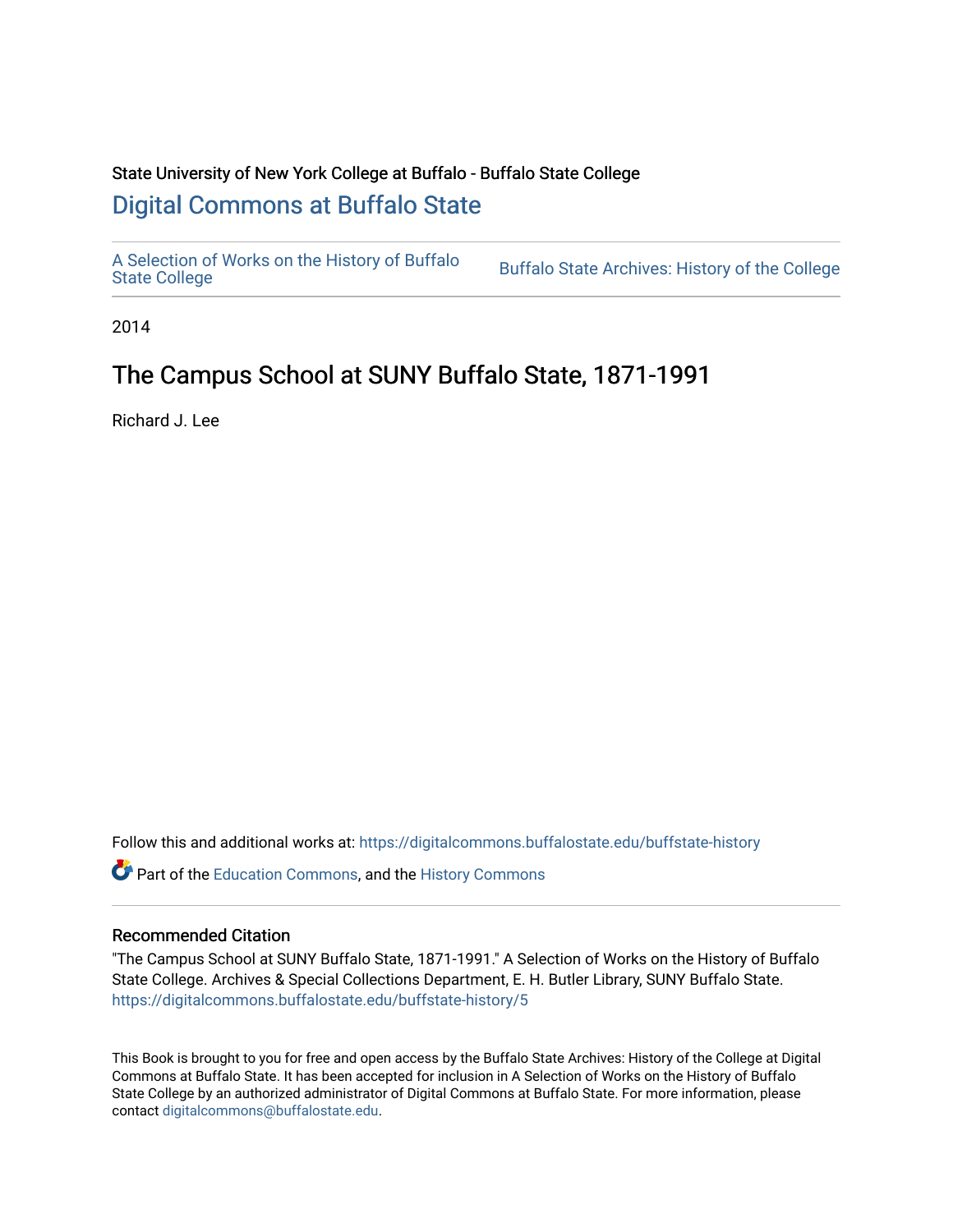# **THE CAMPUS SCHOOL\* at SUNY BUFFALO STATE 1871 - 1991**

 **\*School of Practice Campus School College Learning Laboratory College Learning Laboratory/Campus West Campus West School**

> Completed in 2014 Richard J. Lee, Ed.D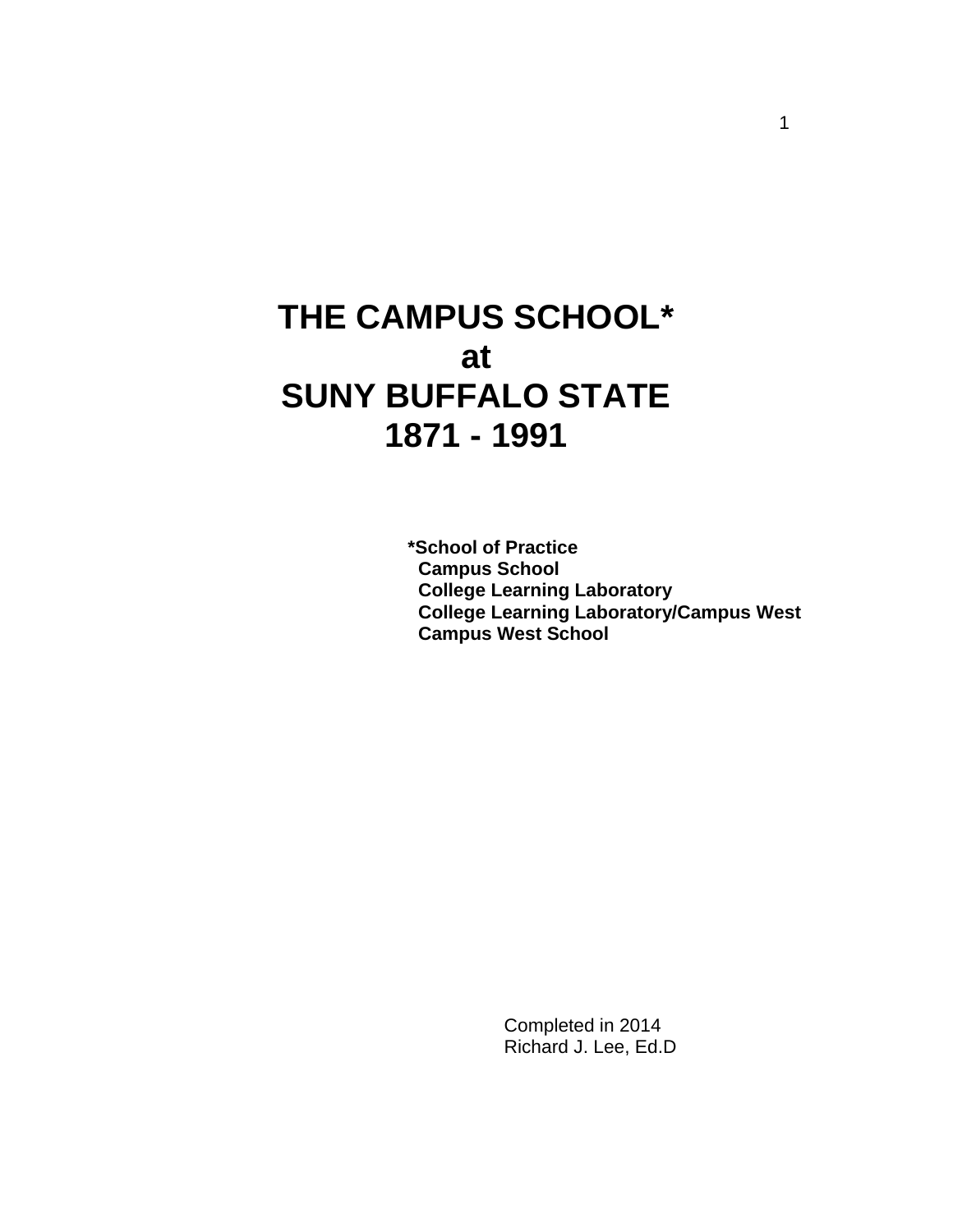# **TABLE OF CONTENTS**

| Τ.    | Introduction                                          | 3  |
|-------|-------------------------------------------------------|----|
| Ш.    | Normal School Development in New York State           | 5  |
| III.  | Development of Schools of Practice                    | 7  |
| IV.   | History of the Campus School at Buffalo State College | 8  |
| V.    | Postscript                                            | 25 |
| VI.   | <b>Campus School Notes</b>                            | 26 |
| VII.  | <b>Frequently Asked Questions</b>                     | 27 |
| VIII. | <b>Campus School Seal</b>                             | 32 |
| IX.   | References                                            | 33 |
| Х.    | Appendix                                              | 34 |

*Page*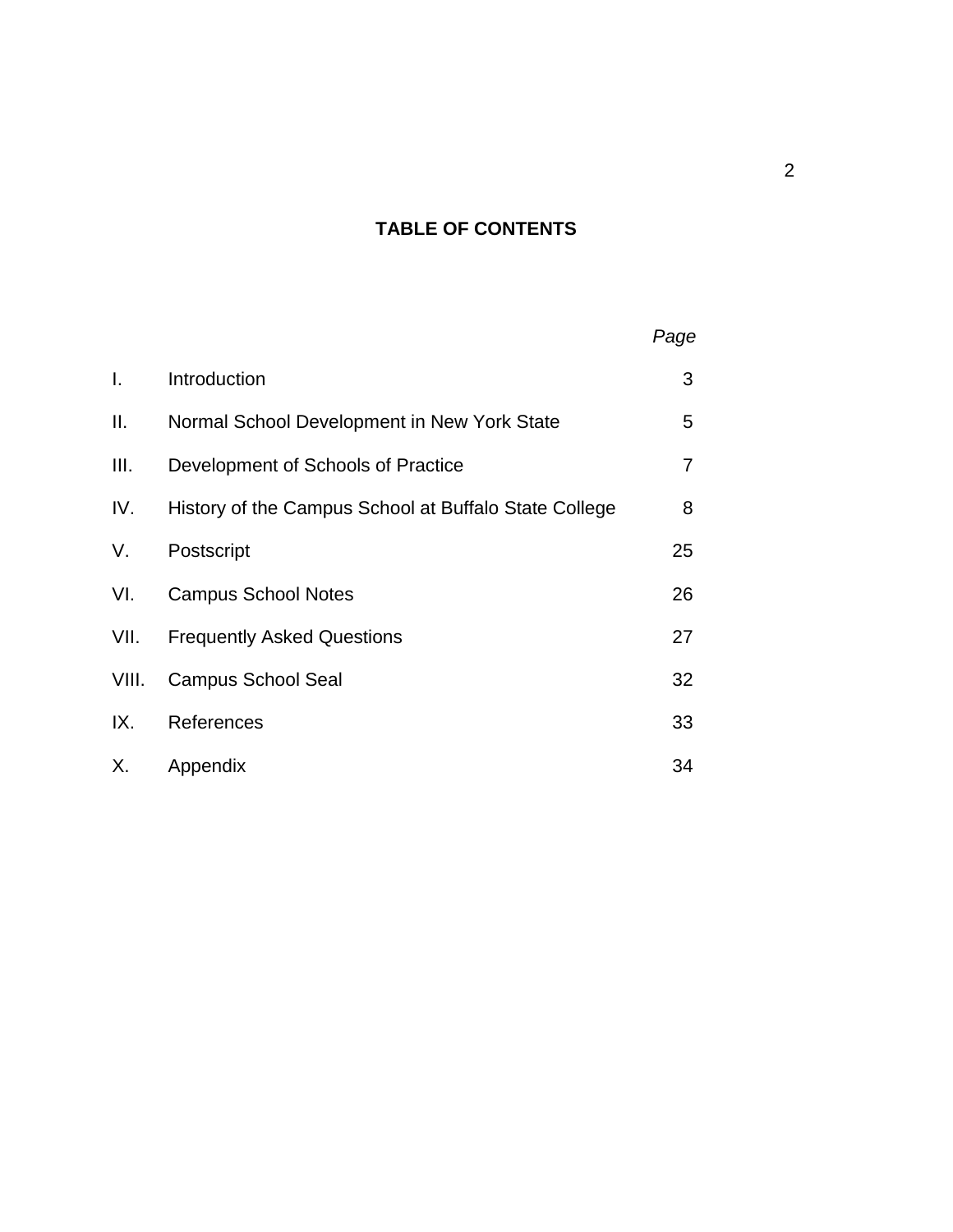#### **BUFFALO STATE COLLEGE**

## **CAMPUS SCHOOL HISTORY 1871 – 1991**

#### **INTRODUCTION**

Several documents have been written outlining the development of Schools of Practice in the United States, later renamed Campus Schools or Laboratory Schools. The information contained in this document was abstracted from the existing articles and papers which have been written through the years, as well as information garnered from previous instructors and administrators at the Buffalo State College Campus School.

It should be noted that information regarding the origins and development of the Campus School at Buffalo State College is quite sparse. Very few documents regarding the history of the school have been maintained. Perhaps, due to a water main break and flood in 1987 that caused serious damage to the Campus School building and resulted in closure of the building for several months, information that might have been useful for this document was lost. Also, when the school was no longer an active department in the Buffalo State College teacher education academic program and it became a Buffalo Public School, records were inadvertently destroyed. Any information that was salvaged and transferred to the Buffalo State College Archives was, mostly, student transcript information and information regarding the deactivation of the school.

Much of the actual development of the Buffalo State Campus School was linked to the development of Buffalo State College which was, originally, named the Buffalo Normal School. The Buffalo Normal School, developed in 1871, was developed, primarily, as a training program for aspiring teachers. A School of Practice was established as an integral part of the academic program. The School of Practice afforded Normal School trainees the opportunity to learn educational teaching strategies through actual, "onhands" experiences with young children. These experiences were monitored by "Critic" teachers.

The tremendous impact that the original School of Practice had on the overall development of the comprehensive liberal arts college now known as SUNY Buffalo State cannot be denied. In the beginning, teacher education was the primary focus of the institution and this emphasis on educating teachers remains as a major drawing card for students applying for admission to the college. Today the academic programs in the School of Education continue to attract large numbers of aspiring teachers enrolled in a wide spectrum of teacher education programs.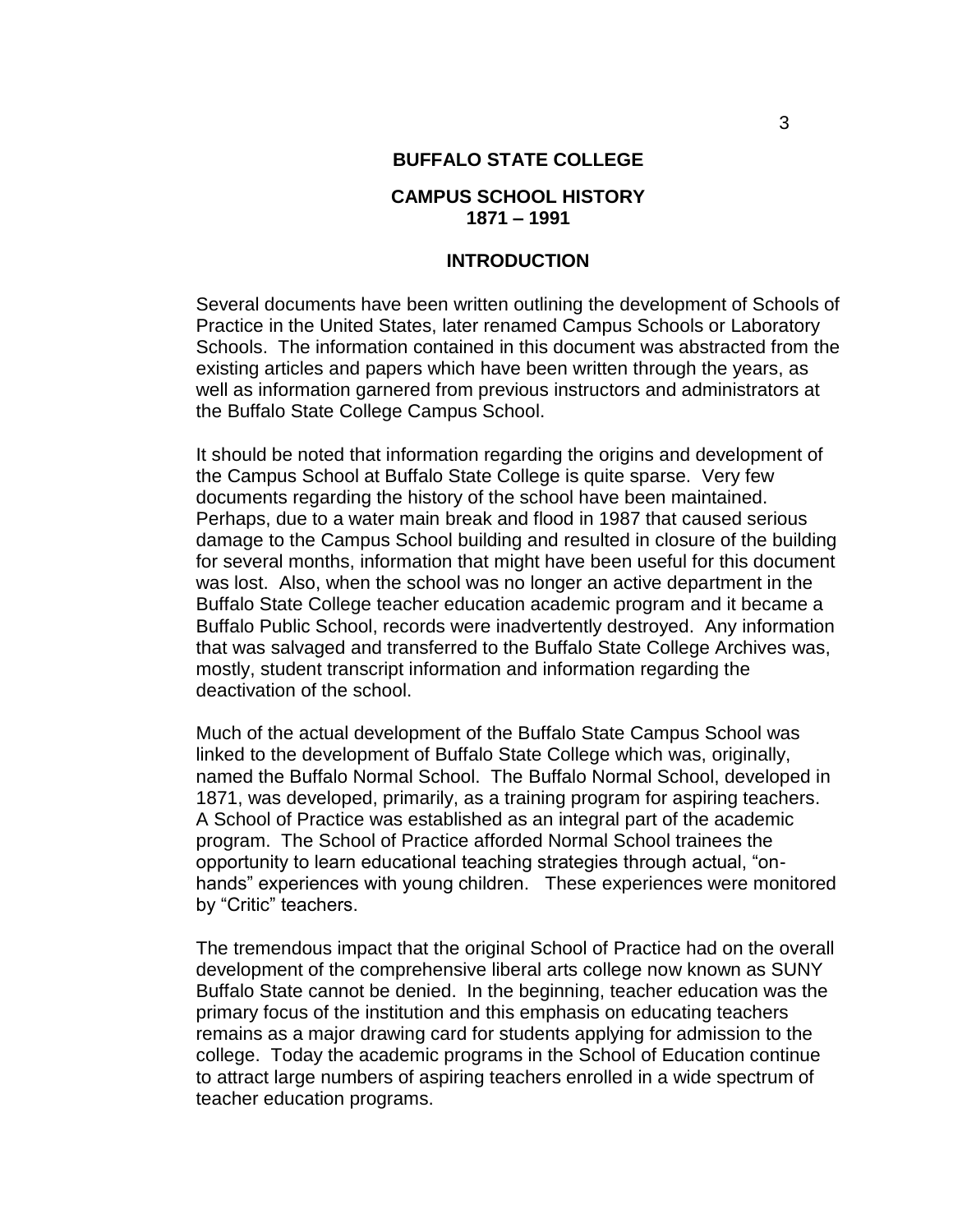Whether it was called a Normal School, School of Practice, Training School, Demonstration School, Campus School, College Learning Laboratory, Campus West/College Learning Laboratory, for 120 years teacher education majors at Buffalo State College observed master teachers, practiced their teaching skills, and conducted invaluable research in this highly acclaimed school setting. Also, it should not be forgotten that countless children in Western New York benefited from the state-of-the-art educational programs offered in this unique non-public school setting. Many of the City of Buffalo's leading citizens received their primary, elementary, and secondary education in this unique setting.

Since the Campus School at SUNY Buffalo State is pivotal in the development of the college, this document will attempt to outline the history of the Campus School using the history and development of SUNY Buffalo State as a basis.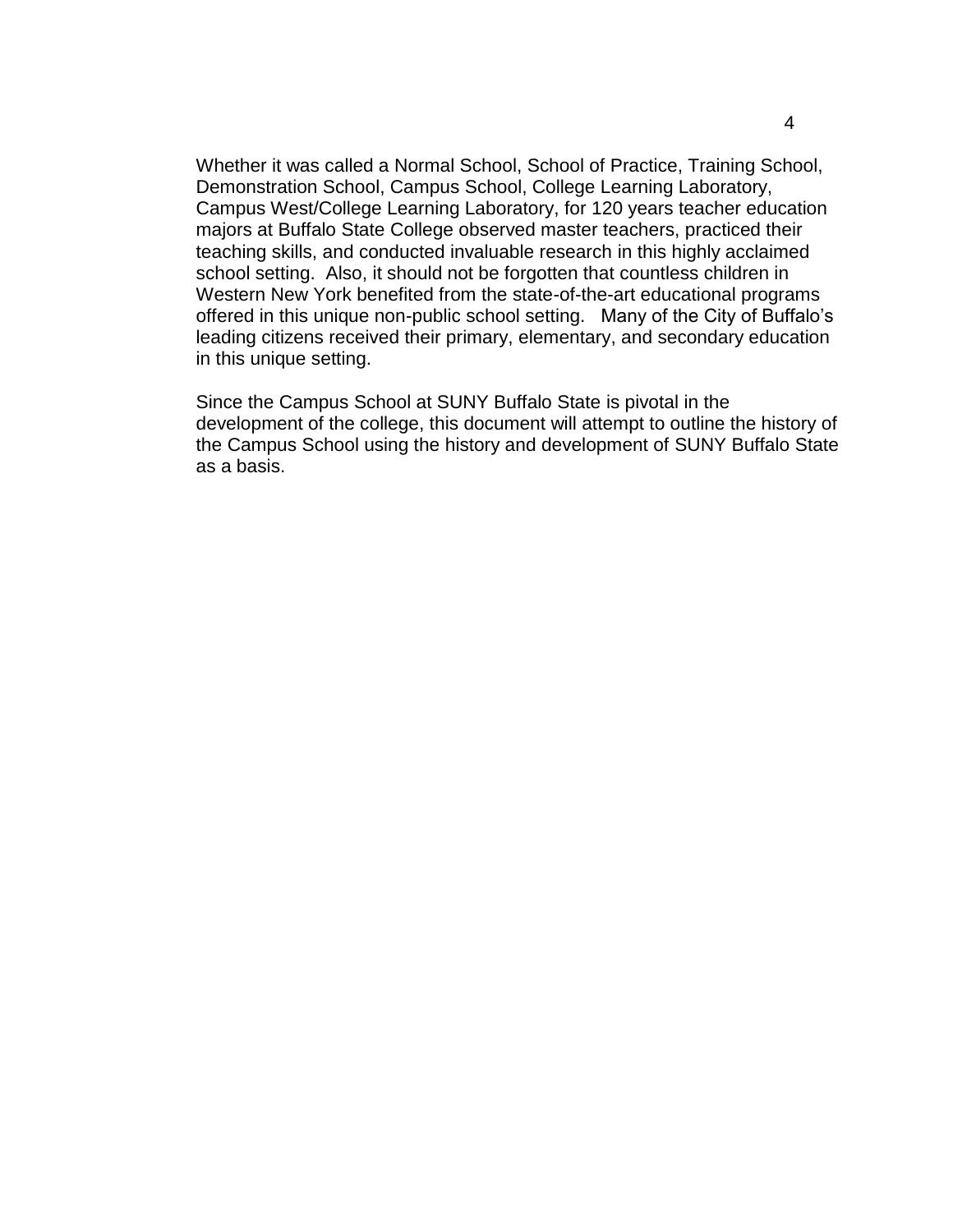#### **NORMAL SCHOOL DEVELOPMENT IN NEW YORK STATE**

In 1839, the first state normal school for the education and training of teachers was opened in Lexington, Massachusetts. Requirements for entrance to the school were few and not very demanding. Completion of elementary school was required and, in the first school, successful completion of an examination in reading, writing, orthography, English grammar, geography, and arithmetic was required. The candidate was required to be at least 16 years old and in good health. The curriculum consisted, mainly, of a review of elementary school subjects. Completion of a course of study lasted one year, sometimes two, if necessary.

At the time, financial support for the development of public teacher education programs was slow to be accepted. It was widely accepted that the education of young children was the responsibility of the church, the family, and the individual – not the state.

New York State was among the first states to give financial support to teacher education. Because there were no public training institutions prior to 1827, however, the monetary appropriations were given to private teacher education institutions.

For several years there was deliberation regarding the development of a normal school in New York State. Much has been written regarding the debate concerning the responsibility of the State to provide funds for public education programs. For more information regarding the development of normal schools, the reader is directed to *New York State Teachers College at Buffalo, A History,* written by Grabau, Messner, Rockwell, Wofford in 1946.

Finally, on May 7, 1844, the Governor of New York State signed into law the establishment of the first Normal School in the State of New York at Albany. The establishment of the first normal school was met with great public hostility. The general public did not favor the establishment of a normal school. Newspaper reports were quick to ridicule and denounce the development of normal schools and the New York State legislature attempted to abolish the Albany normal school.

Private academies continued to exist since one normal school in Albany could not supply the necessary teachers across the state. However, as acceptance of normal schools slowly increased, the private academies began to either close or be absorbed into the public school systems.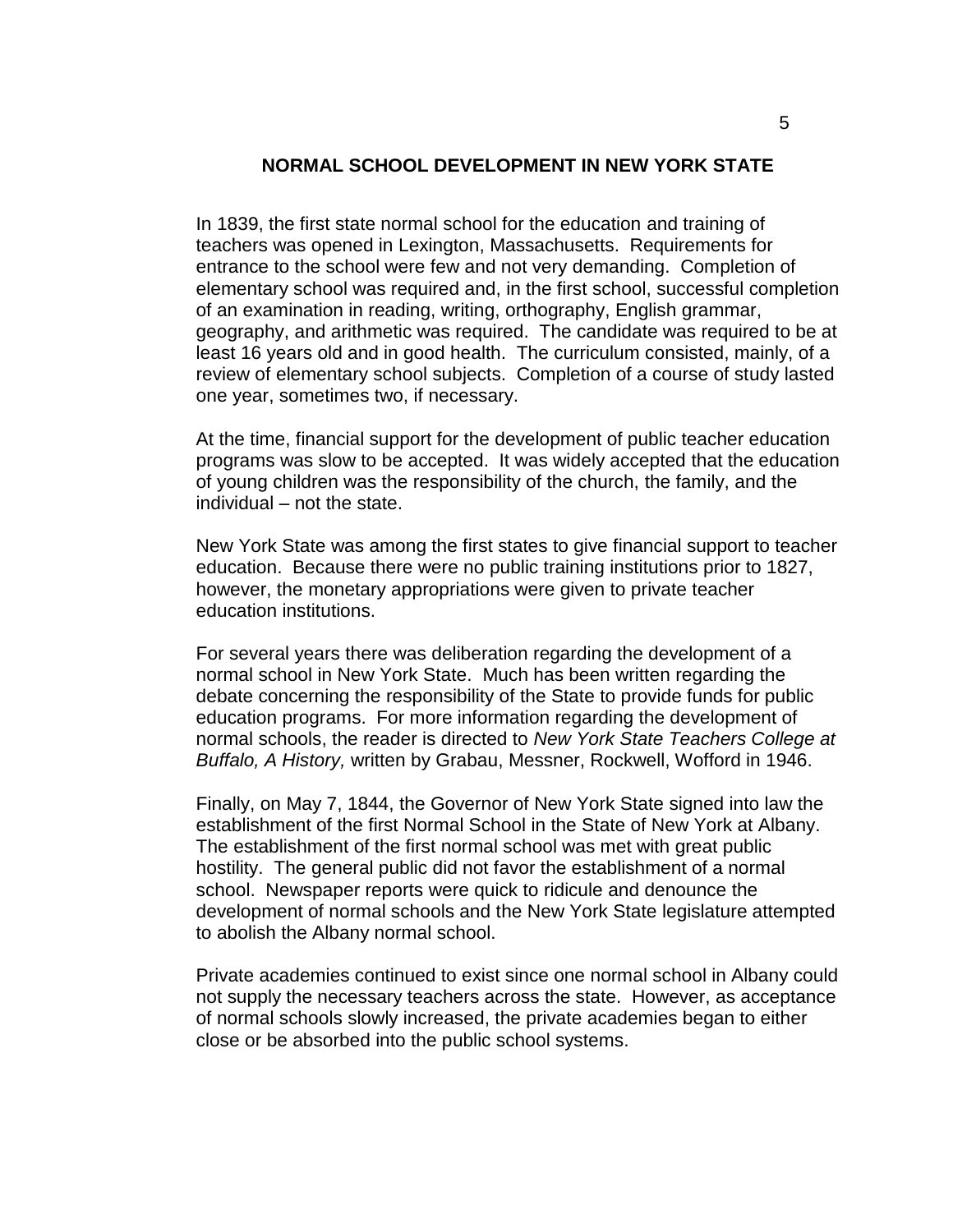In the city of Buffalo, New York, the first normal school was approved by the State legislature in 1867 and the Buffalo State Normal School opened its doors in October, 1871. The first local board of managers of the school was appointed by the State Superintendent of Public Instruction, Abram B. Weaver. Members appointed were:

| John B. Skinner            | Buffalo, NY     |
|----------------------------|-----------------|
| Francis H. Root            | Buffalo, NY     |
| Honorable Grover Cleveland | Buffalo, NY     |
| William H. Greene          | Buffalo, NY     |
| Albert H. Tracy            | Buffalo, NY     |
| Dr. Thomas F. Rochester    | Buffalo, NY     |
| Joseph Warren              | Buffalo, NY     |
| <b>Allan Potter</b>        | East Aurora, NY |
| Dr. Henry Lapp             | Clarence, NY    |
|                            |                 |

Henry B. Buckham, from the state of Vermont, was elected by the local Board to be the first Principal of the school.

By 1930, two New York State Colleges for Teachers and nine State Normal Schools existed in New York State and these colleges and normal schools assumed the responsibility for the education of teachers for public schools in New York State.

Again, for a more complete history of the development of the Normal Schools in New York State and, particularly the history of the development of Buffalo State College, the reader is directed to *New York State Teachers College at Buffalo – A History, 1871-1946,* written by the faculty committee mentioned above, appointed by President of the College, Harry W. Rockwell. The committee was composed of the following members:

Andrew W. Grabau, Alumnus of the College and member of the English **Department** Charles A. Messner, Head of the Language Department Kate V. Wofford, Director of Rural Education Harry W. Rockwell, Ex-officio and President of Buffalo State Teachers College

A distinctive feature of the normal school was the establishment of a model school where students enrolled in the normal school could observe good teaching practices provided by "master" teachers as well as practice the learned teaching skills. This was the forerunner of the School of Practice and later became known as the Campus School.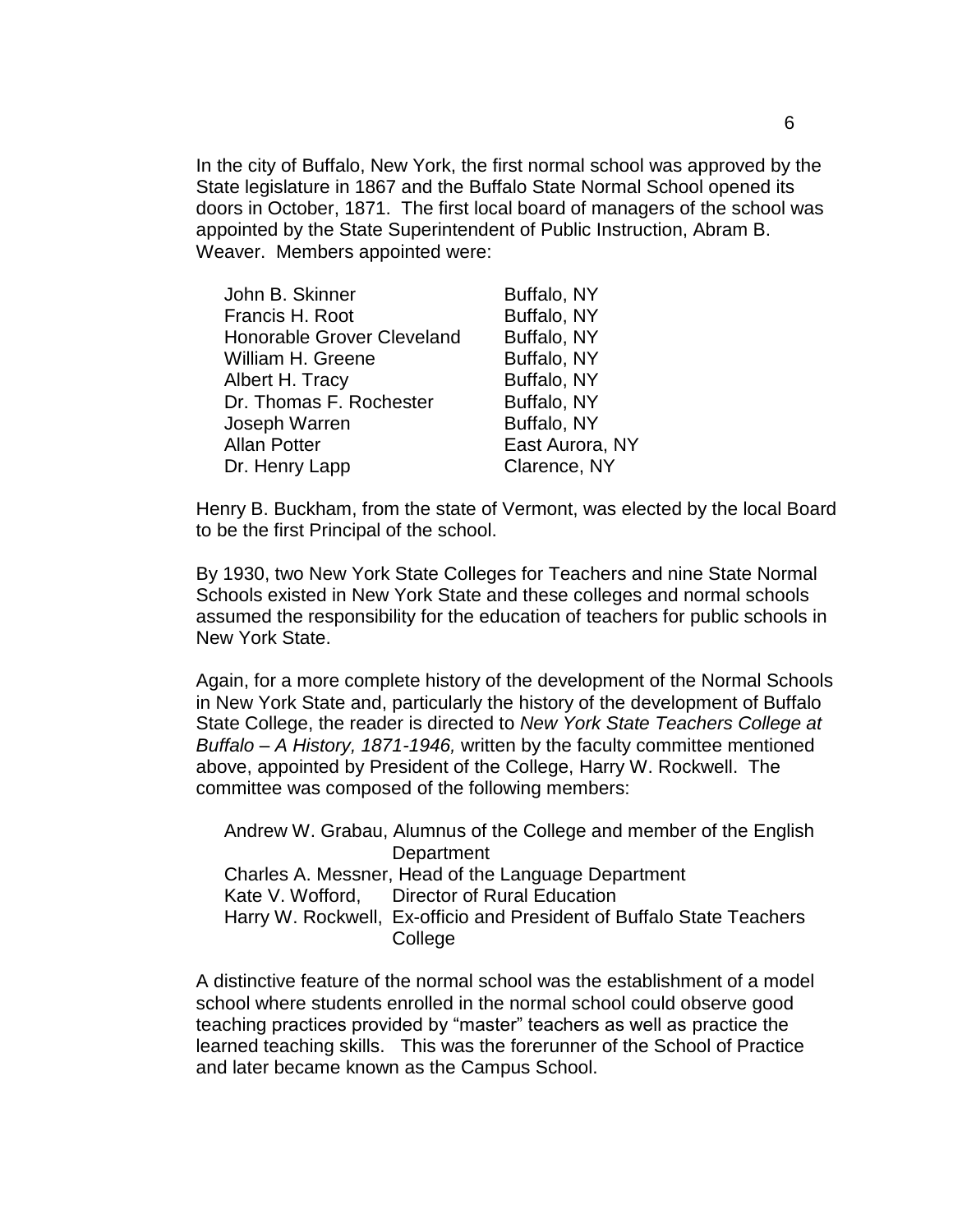#### **THE DEVELOPMENT OF SCHOOLS OF PRACTICE**

Providing laboratory experiences for prospective teachers has always been thought to be a valuable aspect of a comprehensive teacher education program. It was believed that observing and working with a master teacher in a demonstration setting was invaluable to the training and education of students planning to enter into the teaching profession. For many years, many colleges and universities thought that this experience could and should be provided in a facility located on a college or university campus and staffed by college or university based professional educators.

As early as 1600, there has been evidence that the Franciscan Friars in the territory that has become known as the state of New Mexico, established student teaching experiences for prospective teachers. (Williams, 1942). It is believed that in France, Abbe de la Salle was the first person to establish a normal school for practicing teachers. It is believed that this first school was established in Rheims, France in 1685. (Cubberly, 1920). The term "normal school" comes from the French 'ecole (school) normale (normal) and the school was intended to be a model. Normal is derived from a lesser known definition of the word normal which meant conforming with, adhering to, or constituting a norm, standard, pattern, level, or type.

From that time, the idea of providing prospective teachers with laboratory experiences burgeoned with schools emerging in Germany and Switzerland during the late  $18<sup>th</sup>$  and early  $19<sup>th</sup>$  centuries. The first schools of practice established in the United States were privately owned and operated. The first private school was called "Mother Seaton's Teacher Training School" and was located in Emmetsburg, Maryland. In New York, David Page opened a normal school in Albany, New York in 1845. A room in the school was designated as a "model" or demonstration center and a second room was designed for practice teaching. Each room was assigned a supervising teacher. (Perrodin, 1955).

Reports from the United States Commissioner of Education state that by 1875, there were 47 state normal schools that had laboratory schools attached to them. (Perrodin, 1955).

Originally, schools providing experiences for prospective teachers were known as "practice schools" or "demonstration schools." As the schools developed and became more integral to teacher education programs, terms such as "campus schools" or "laboratory schools" emerged. Just such a school emerged in Buffalo, New York.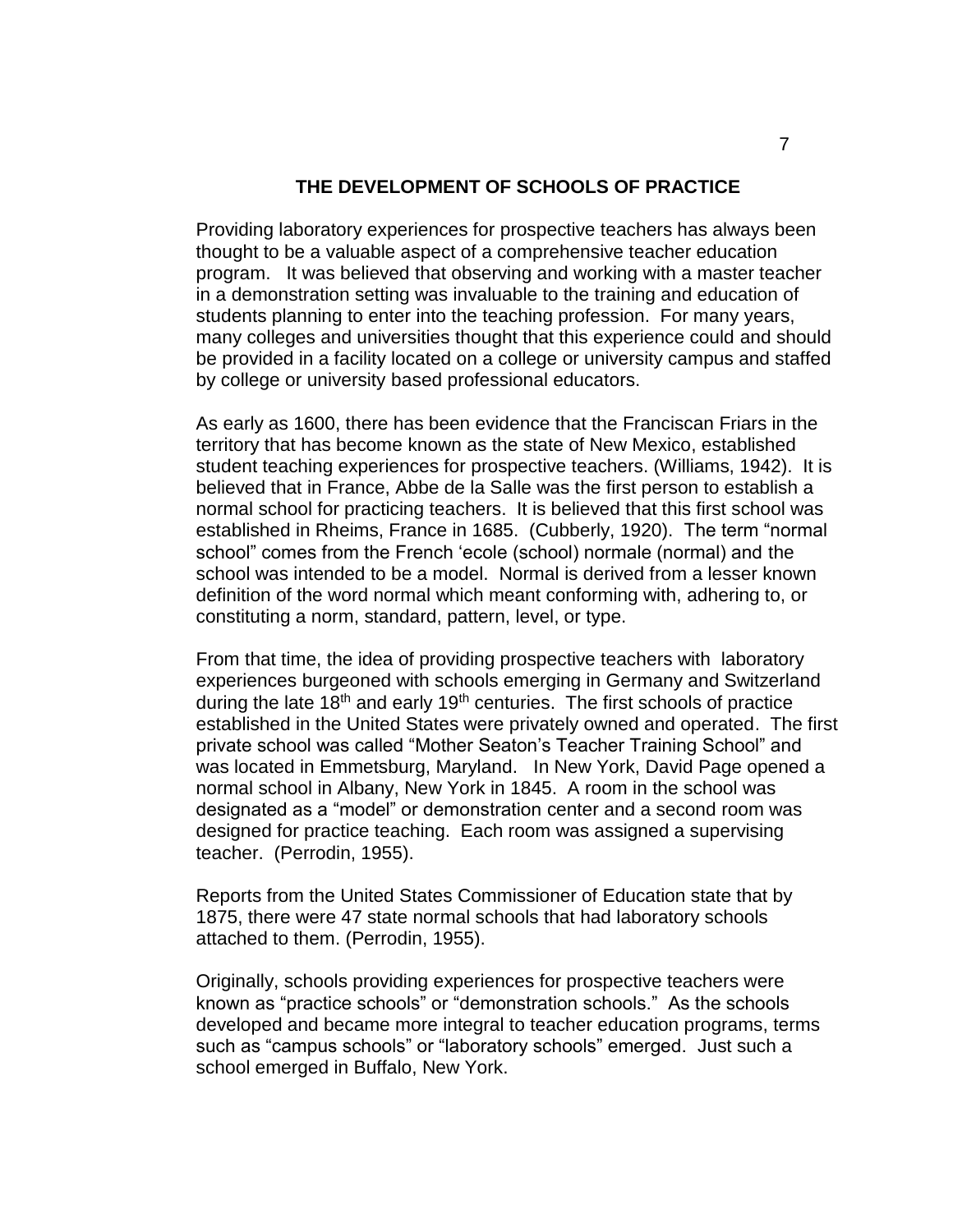#### **HISTORY OF THE CAMPUS SCHOOL AT SUNY BUFFALO STATE**

In 1867, the New York State Legislature approved the purchase of  $5\frac{1}{2}$  acres of land, which was part of the Jesse Ketchum estate, for the purpose of building a state normal school. The school was developed for the training of prospective teachers for the State of New York. The original school was built at Jersey and 13th Streets (now Normal Avenue) in Buffalo, New York. More recently, the building which is on that site, became known as Grover Cleveland High School, a secondary school owned and operated by the City of Buffalo Board of Education. Currently, the building houses the International Preparatory School of Buffalo, New York and, again, is operated by the Buffalo, New York Board of Education.

Construction of the original Normal School began in 1867 and the building was constructed in the French Renaissance style. The original School of Practice which was part of the Normal School program, was designated as a regular city public school and was designed to house nine grades of 40 students per grade. A kindergarten was also included and was operated by State management. Each classroom contained a regular teacher who was a critic of his/her grade level and each critic teacher supervised Normal School students who were practicing teachers. Much of the actual teaching was done by the practicing teachers who were seniors enrolled in the Normal School (see appendix 4)

The grand opening of the school was on Wednesday, September 13, 1871 with an enrollment of 86 Normal School students who were being trained to be teachers (75 women, 11 men). The Normal School had 15 faculty members. The School of Practice was a part of the educational program and 195 children were enrolled in the School. A high school diploma was not required to enroll as a teacher trainee in the new school. It wasn't until 1901 that high school graduation became a requirement for state normal school admission.

The new school was called the State Normal High School and was operated by the State Superintendent of Public Instruction and the local Board of School Trustees. It is interesting to note that Grover Cleveland was one of the members named to the original board. The first class of graduates was in 1873.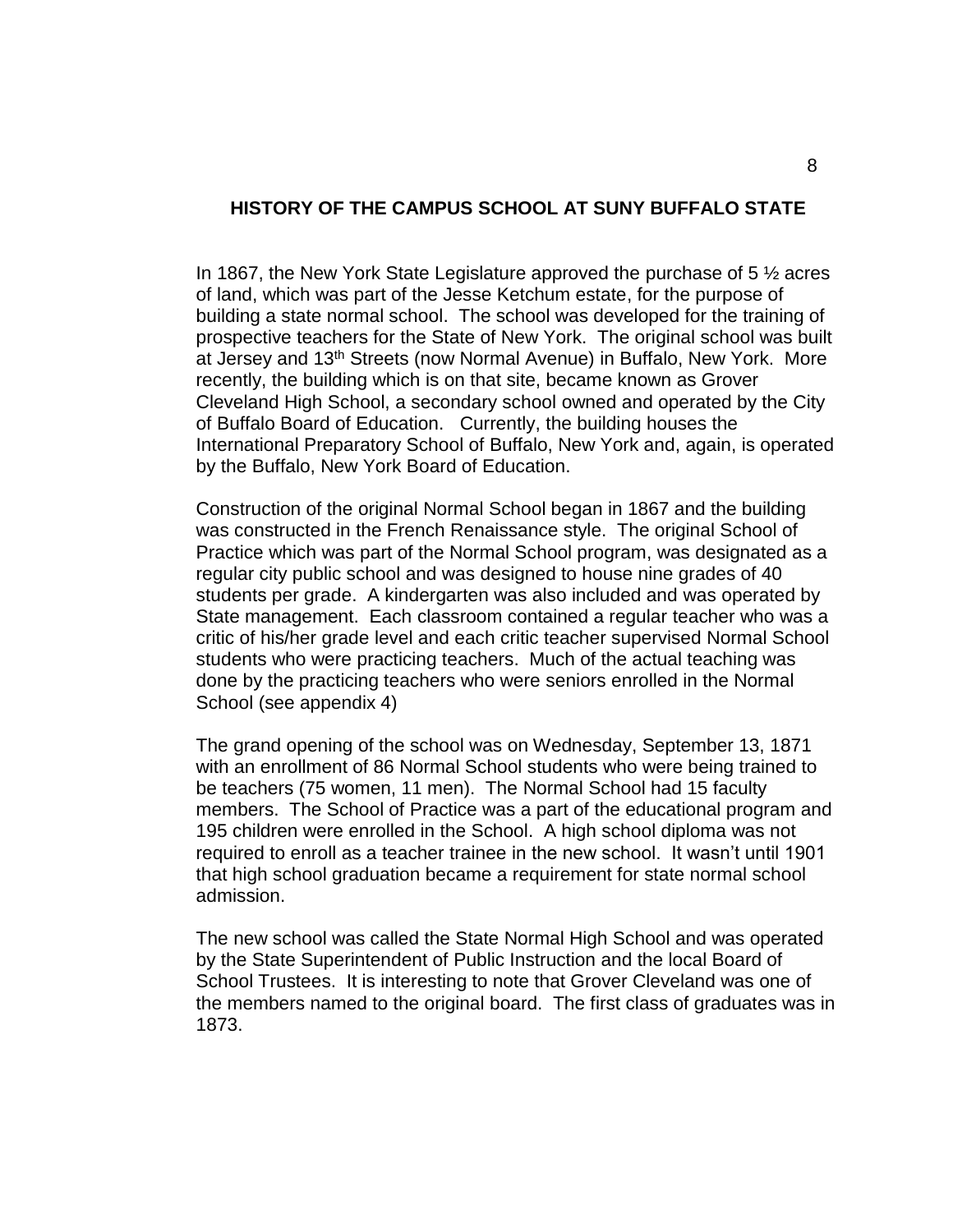The original faculty members of the Buffalo Normal School were:

Harry B. Buckham, A.M., Principal William B. Wright, A.M., Ancient Languages Calvin Patterson, Mathematics' George Hadley, M.D., Chemistry David S. Kellicott, B.S., Natural Science Mary J. Harmon, Education and Rhetoric Sarah Bostwick, Elementary Methods of Instruction Laura G. Lovell and Susan Hoxie, General Assistants Charles W. Sykes, Singing Mary M. Maycock, Drawing and Penmanship

The original faculty members of the School of Practice were:

Miss Ada M. Kenyon Miss Mary M. Williams Miss Flora E. Crandell Miss Isabelle Gibson Miss Nellie E. Williams

According to information found in a 1912 Elms yearbook, "The School of Practice was organized for the purpose of affording an opportunity for daily observation and teaching of the ordinary school subjects in a regular graded public school by those preparing to become teachers." (see appendix 5). It is interesting to note that in every article referring to the original School of Practice, the critic teachers were always referenced as "her". However, after careful research, it did appear that there was one male critic teacher, Mr. L. W. Lake, an ex-school commissioner. His tenure lasted for one year.

Henry B. Buckham, A.M., who was Principal of the Normal School, also served as principal, ex-officio, of the School of Practice and Miss Flora E. Crandall was named principal of the School of Practice. Although many of the critic teachers became principals of the School of Practice, it should be noted that the President of the Normal School always served as principal, ex. officio.

As previously stated, the first principal of the Buffalo Normal School and the first principal, ex. officio, of the School of Practice in the Normal School was Henry B. Buckham. It should be noted that in 1995, the current building on the SUNY Buffalo State campus that housed the College Learning Laboratory/Campus West School was named the Henry B. Buckham Campus School.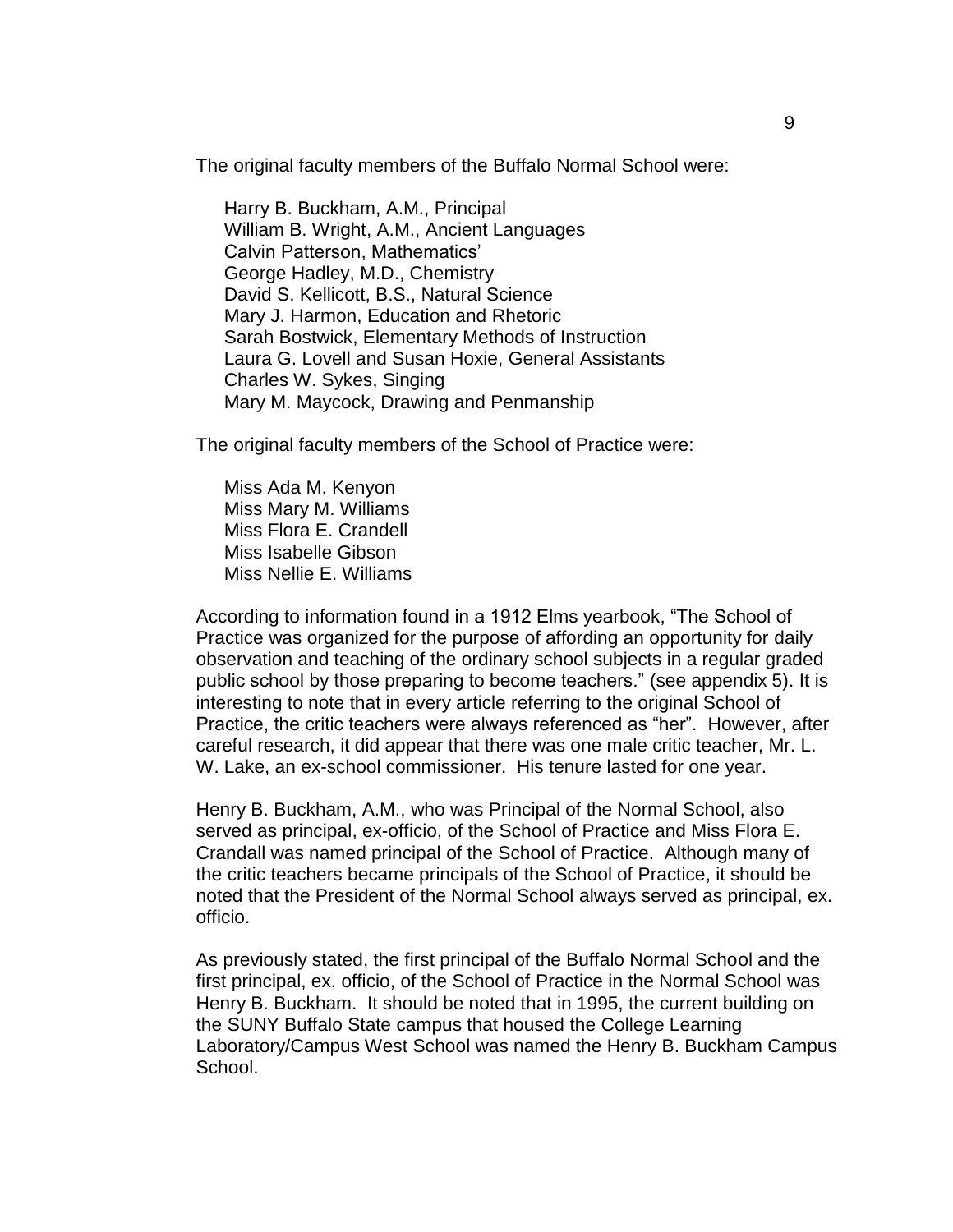At the time the original Normal School opened, Buckham was responsible for selecting the faculty, outlining the course of study, proposing an organization of alumni, and providing stability for the school.

As the Normal School grew, so did the School of Practice. Some of the School of Practice critic teachers and principals in the first years of the Buffalo Normal School School of Practice were as follows:

> Miss Isabella Gibson Miss Ada M. Kenyon (Served as principal for several years.) Miss Anna K. Eggleston (Served as principal for one year.) Miss Adella F. Fay (Served as principal for two years.) Miss Franc. E. Oliver (Served as principal for a short period.) Mr. L.W. Lake (Served as principal for one year.) Miss Gertrude M. Bacon (Served as principal and became method teacher and head critic teacher in the Normal School. She was also a lecturer at teachers' institutes and in the State Summer Schools. When the school moved to the current site of Buffalo State College, the Campus School was named in her Honor and is now known as Bacon Hall.) Miss Edith L. Huson (Served as principal for a brief period.) Miss Carrie Benson (Served as assistant principal for several years and, then, was promoted to principal.)

In 1886, the Normal School was enlarged and the number of critic teachers in the School of Practice was increased. In 1893, the school was, again, enlarged to accommodate approximately 200 students and more School of Practice critic teachers were added.

Following the resignation of Henry Buckham in 1886, James M. Cassety was elected principal of the Buffalo Normal School. During Cassety's tenure as principal, the School of Practice was expanded to accommodate additional practice teachers. The course of study was changed to conform to other normal schools in New York State. In 1895, he established a three-year primary and kindergarten course. Drawing and manual training courses were added to the curriculum. During Cassety's administration, a science building was constructed and connected to the original building by a second floor bridge. A separate residence was built for the principal.

Cassety resigned in 1909 and Dr. Daniel Upton, the former supervisor of drawing, became the principal of the Buffalo Normal School. By 1910, it became apparent that the original building was not adequate to service the growing enrollment and it was believed that a new building should be developed. Upton is credited with proposing the development of a new building. Funds were obtained through a bill introduced to the New York State Legislature. Construction of a Georgian revival style building was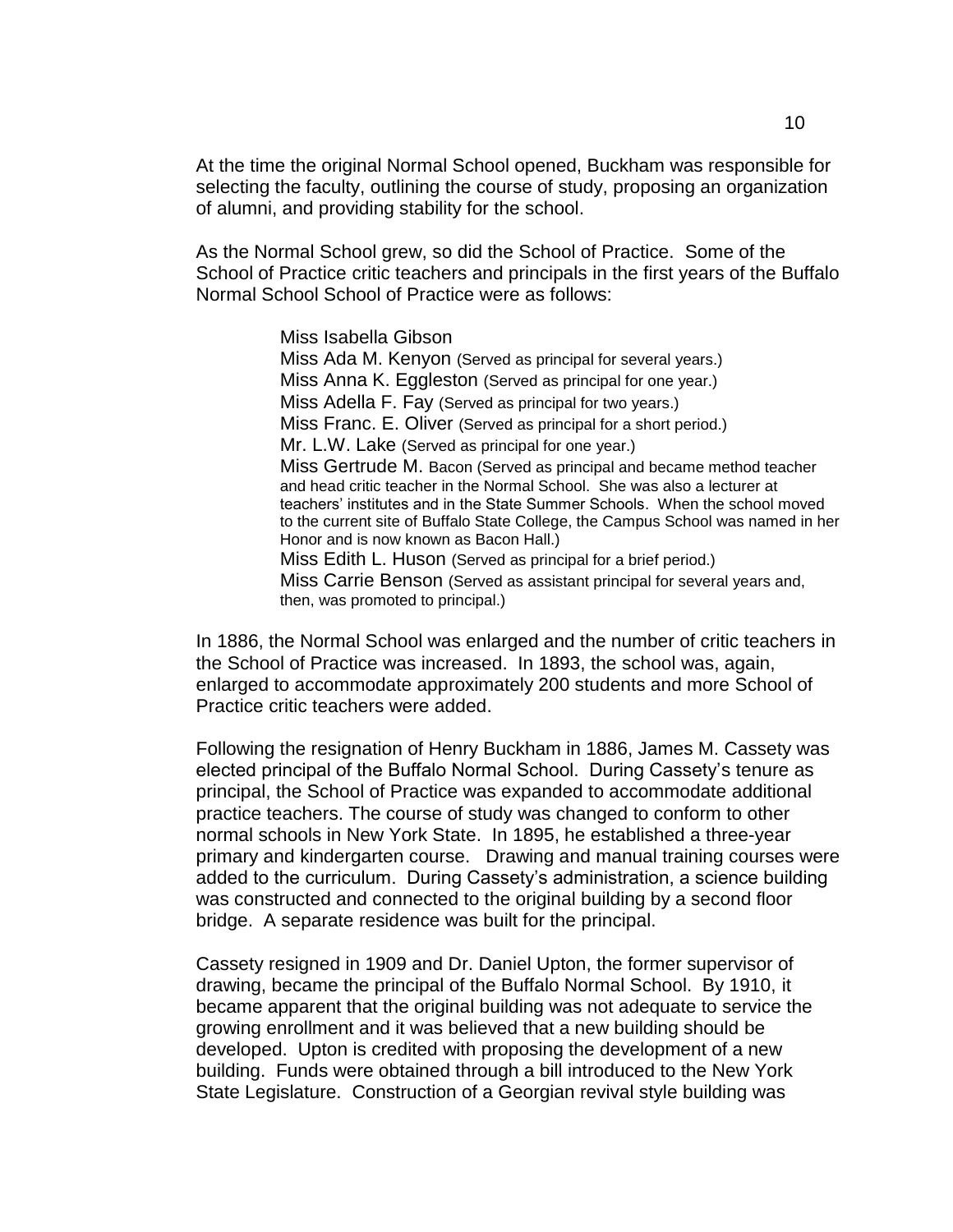completed in 1914 and the building opened, officially, in September, 1914. It was a three-story, brick building which had three bay wings projecting from the center block culminating in a U-shaped plan. As mentioned earlier in this document, the building is, now, a Buffalo Public High School (see appendix 4).

During Upton's tenure as principal, Home Economics and Industrial Arts departments were developed, summer sessions and Saturday extension classes were developed (see appendix 3).

Upon Upton's resignation, Dr. Harry Rockwell was appointed principal of the Buffalo Normal School and, later, Dr. Rockwell became the first President of what was to become The New York State College for Teachers and is now called SUNY Buffalo State.

New York State College for Teachers at Buffalo. again, increased enrollment and the need for updated, state-of-the-art facilities necessitated a larger space. Consequently, the State of New York offered the City of Buffalo the Normal School building in exchange for twenty acres of land located on Elmwood Avenue, the current site of SUNY Buffalo State. Along with the offer, the State of New York provided \$1.5 million for the construction of a new campus.

Construction of the new campus was completed and the new New York State College for Teachers at Buffalo opened in 1931. It is the site of the current SUNY Buffalo State. At the same time, the old school building on 14<sup>th</sup> Street in Buffalo was re-named Grover Cleveland High School and was operated as a Buffalo Public High School.

The new campus consisted of four buildings which formed the original campus quad and the buildings are located at 1300 Elmwood Avenue in Buffalo, NY. Also, a residence for the President was built. The four original buildings continue to be part of the college campus and, currently, are named Rockwell Hall, Ketchum Hall, Bacon Hall, and the Savage Theatre Arts Building. When the original campus was built, the Savage Theatre Arts Building was the college gymnasium and for many years was simply called the "Gym" and, following the completion of Huston Gym, the "Old Gym". Also, at the same time, a house for the President was built and it is located adjacent to the college quad. The original President's residence is now the college faculty club and is known as Campus House.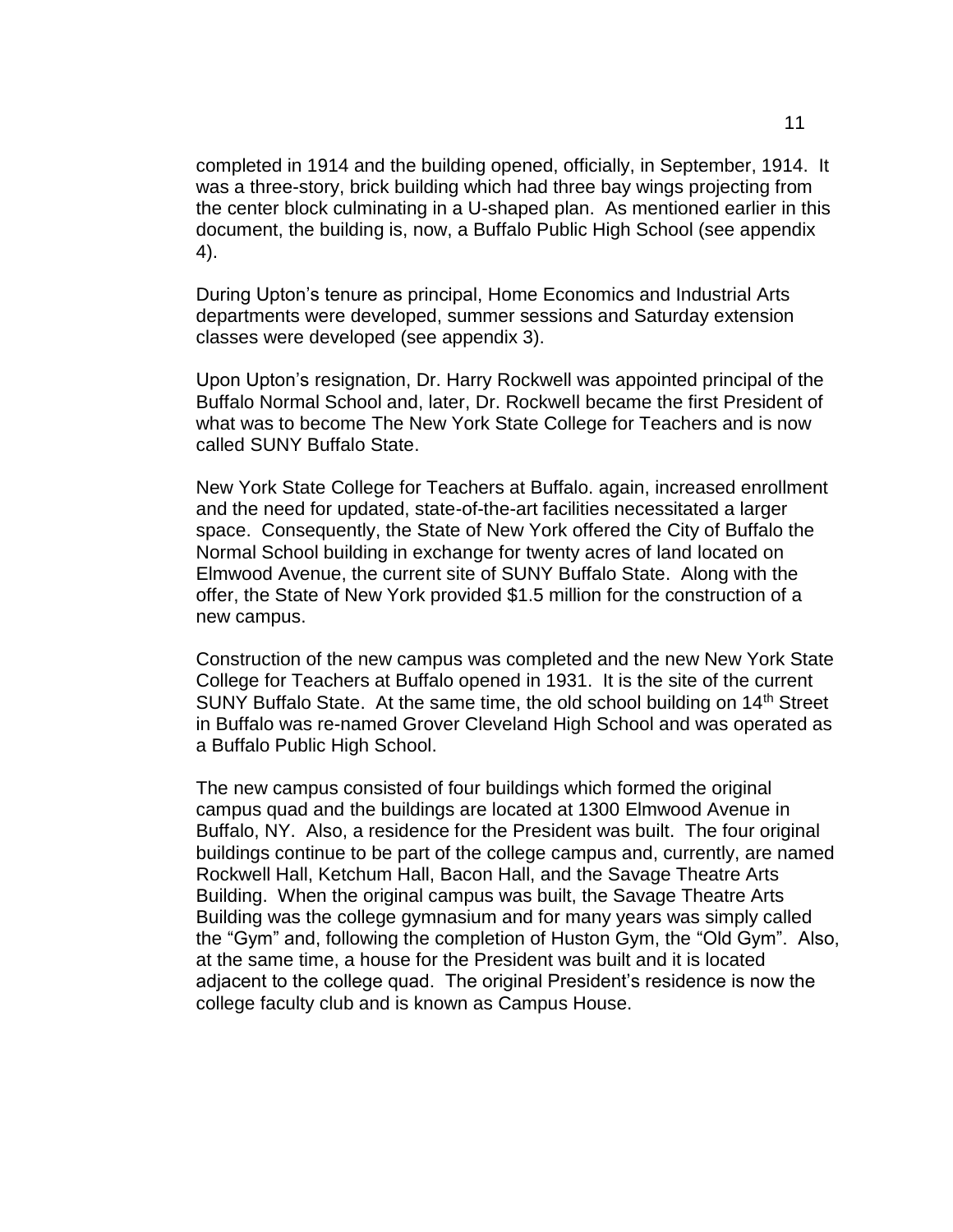In 1931, the School of Practice opened on the new campus in what is now known as Bacon Hall (see appendix 4). The school offered programs for children from nursery school through grade 8. Since the college did not have an appointed Dean of Education at the time, the responsibility for the School of Practice was assigned to the Chairperson of the Elementary Education Department, Charles C. Root. The Principal of the School was Harry J. Steel. The Upper Grade Critic was Gertrude Bacon and the Lower Grade Critic was Grace A. Allen. In 1935, Chester A. Pugsley was named Principal of the school.

Students attending the Campus School consisted of children of college faculty members and of children from fairly affluent, politically connected families in the Western, New York area. The school was considered a prime, high demand educational facility and was ranked with the elite private schools in Western New York.

Although many thought of the Campus School as a private institution, the Buffalo State College Campus School was, actually, listed by New York State as a non-public school. New York State education law defines a non-public school as a privately operated, publicly funded school that specializes in providing educational services for students. As a non-public school, it was generally accepted that Campus School was considered a high ranking school for education of children and was competitive with other highly rated public, non-public, and private schools in the area.

By 1937, a Dean of Instruction had been appointed to the college and at that time the responsibility for the School of Practice was assigned to this new Dean. Although the title of the Dean changed several times through the years, this college administrative assignment remained with the Dean responsible for college education programs until 1991.

By 1953, the name of the school, The School of Practice, was no longer considered an appropriate name for the school and, therefore, after considerable thought, the name was changed, simply, to The Campus School.

In 1966, following a reorganization of the Faculties of the college, the responsibility for the Campus School was assigned to the new Dean of the Faculty of Professional Studies (which included education programs). The Dean reported directly to the college Vice President for Academic Affairs. For a complete list of the former Principals and Deans, please refer to the list attached in appendix 1 of this document.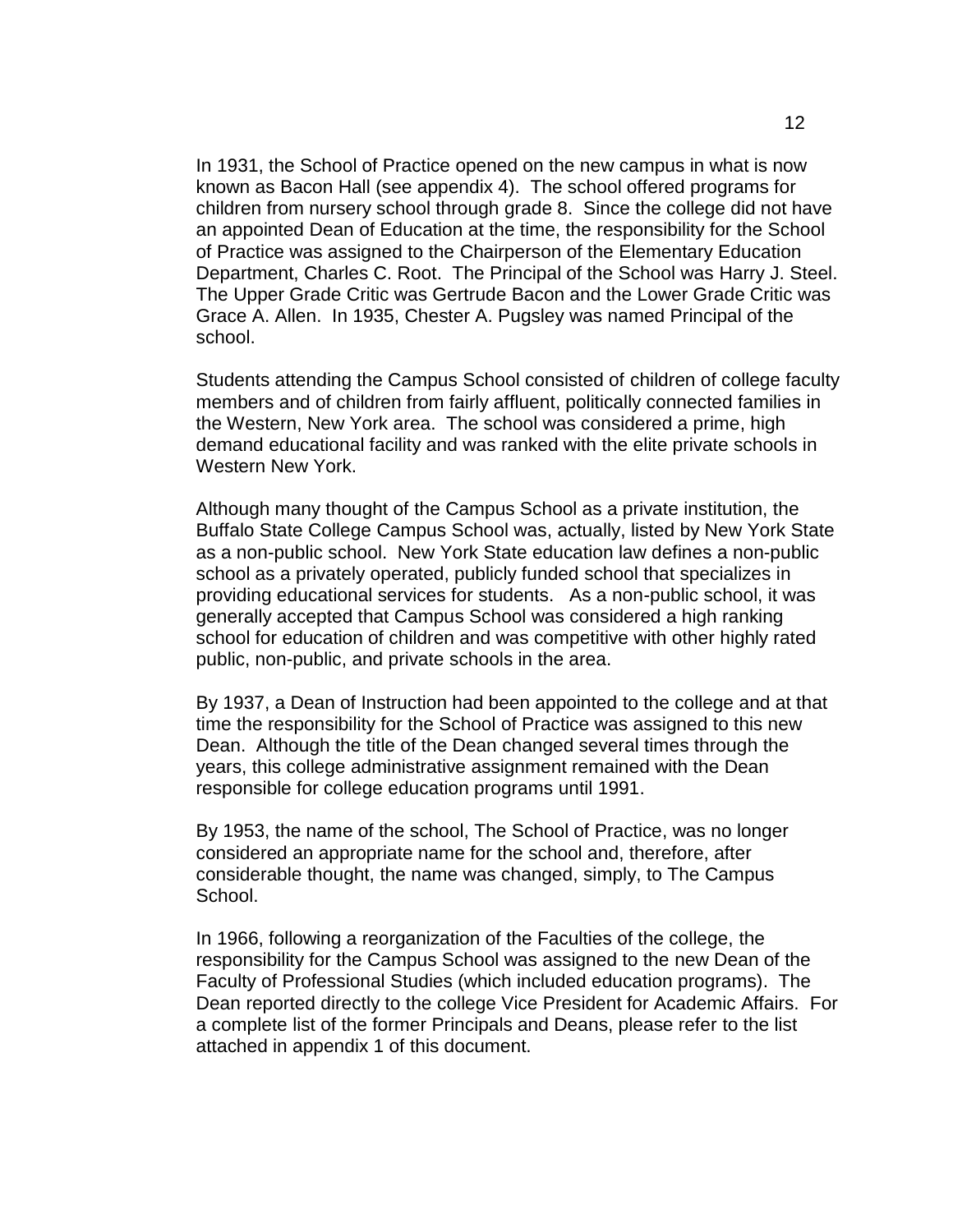From the very beginning, faculty members hired to work in the School of Practice, later known as the Campus School, and finally known as the College Learning Laboratory, were appointed to the college as regular college faculty members and were granted all rights, privileges, and voting rights of any faculty member assigned to a Faculty Dean. Therefore, faculty members were hired at a college faculty rank and were addressed as either Instructor, Assistant Professor, Associate Professor, or Professor. Because faculty members assigned to the Campus School held academic rank, faculty members working at the Campus School served on college committees, held representation on the College governing body, and were evaluated using the same process that was accepted by the Faculty to which they were assigned.

Through the years, the School of Practice (Campus School) served as a demonstration center for "cutting edge" teaching methodologies. As a demonstration school, it provided programs that focused on attention to individual difference as well as the implementation and demonstration of innovative educational programs and exemplary teaching practices. Curriculum development, educational, and child development research studies were encouraged and supported. Education majors from the college were placed in the school classrooms for volunteer work, observation and participation classes, and student teaching assignments. Various education departments at the college assigned department faculty members to supervise college students in various practicum programs.

As time progressed, it became increasingly apparent that, if the school was to continue to be a model education program and, also, be competitive with other schools in the Western New York area, it would have to either be renovated or a new "state-of-the-art" facility would have to be constructed. Deliberations ensued regarding whether the existing building that housed the Campus School (Bacon Hall) should be renovated, or whether construction of a new facility would be a more feasible option. The final decision was to grant approval for the building of a new, modern, state-of-the-art complex to educate children (see appendix 6). Faculty members in the school and faculty members in the college education programs were asked to provide input regarding specific needs in the classrooms which would insure that the school would be designed to reflect current, modern technology.

As part of the renovation of the school, it was decided to expand the existing school programs to include a comprehensive high school program. Another addition to the Campus School program was a comprehensive Special Education program starting at the primary grades and culminating with a high school work-study program (see appendix 12).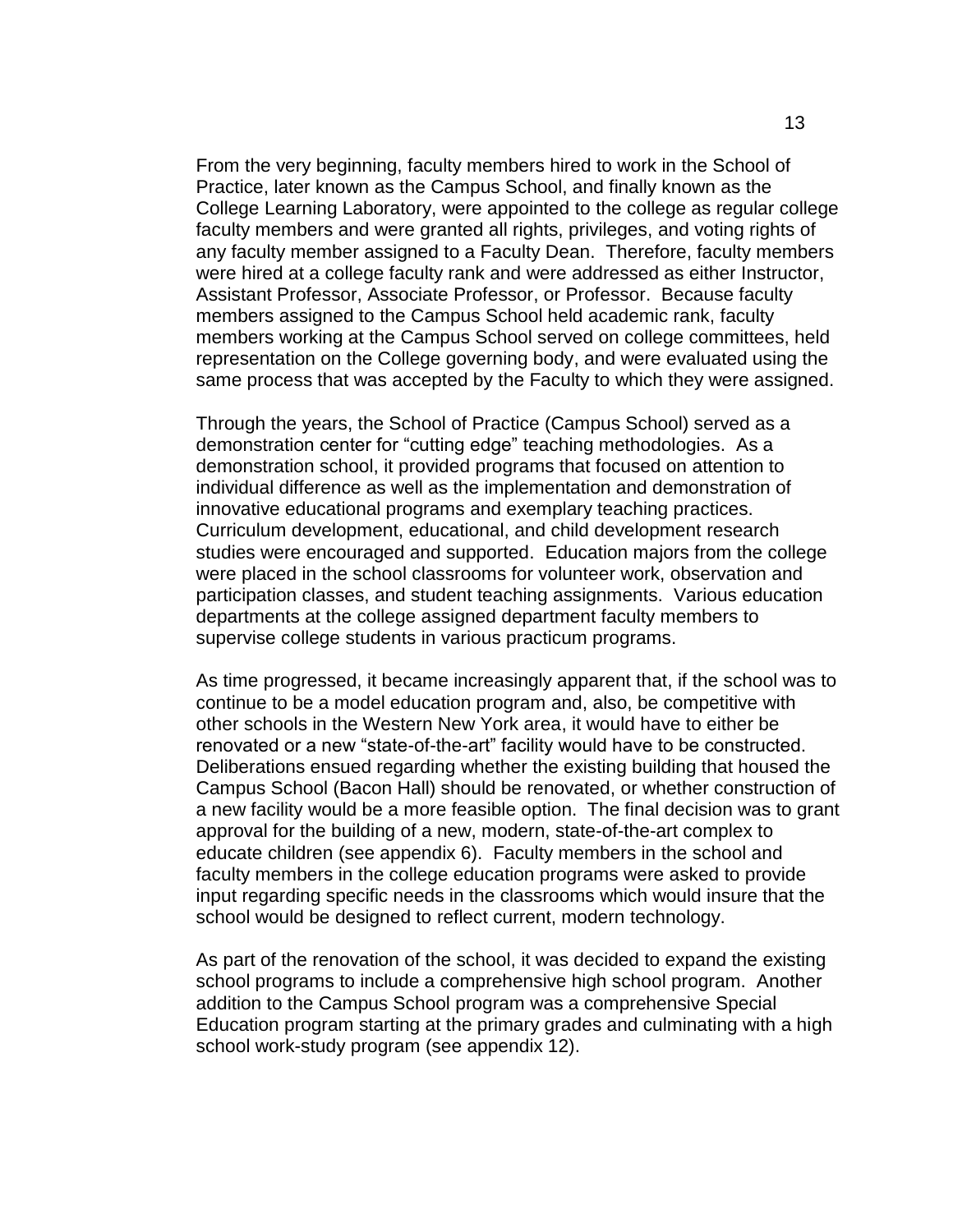Another innovation included in the new building was the provision of soundproof observation booths for each classroom. The booths provided college students the opportunity to observe carefully developed classroom teaching strategies prior to embarking on their own practice teaching experiences. In addition, these sound-proof booths allowed for immediate student/professor discussions regarding teaching methodologies which were being observed.

A private office for the Campus School instructor was attached to each classroom. Each office contained an outside phone line which provided the instructor with easy access to other college instructors, as well as easy access to parents of Campus School students.

The new facility was completed in 1967 and was located at what was considered the back (Grant Street) of the SUNY Buffalo State campus. The new facility consisted of five interconnecting buildings with many landscaped, grassy areas and a full-sized playground. The new complex, with the addition of a high school and a comprehensive special education program including a state-of-the art Speech, Language, Pathology Clinic, opened with great fanfare in 1967 (see appendix 6).

Through the years, parents who wanted their children to attend the Campus School had to apply for admission. Decisions regarding admission were determined by space availability and admissions decisions were made by a school faculty committee. A college faculty member who wanted their child to attend the school was, often, given priority for admission. Consequently, for many years, the school population consisted of Buffalo State College professors' children and children from fairly prosperous families in the Buffalo community.

However, along with the new building, a new system was developed for admission of students to the school. New York State school laws pertaining to admission to non-public schools changed and, consequently, a lottery system was developed for admission of students to the school. The institution of the lottery system was, also, in response to accreditation standards which required that college teacher education students be exposed to a diverse population of children reflecting the population of the country and, particularly, the population of the Western New York area. Now, all of the applications for admission were placed in a lottery and each year new students were admitted to the school based on space availability and the results of the lottery selections (see appendix 13).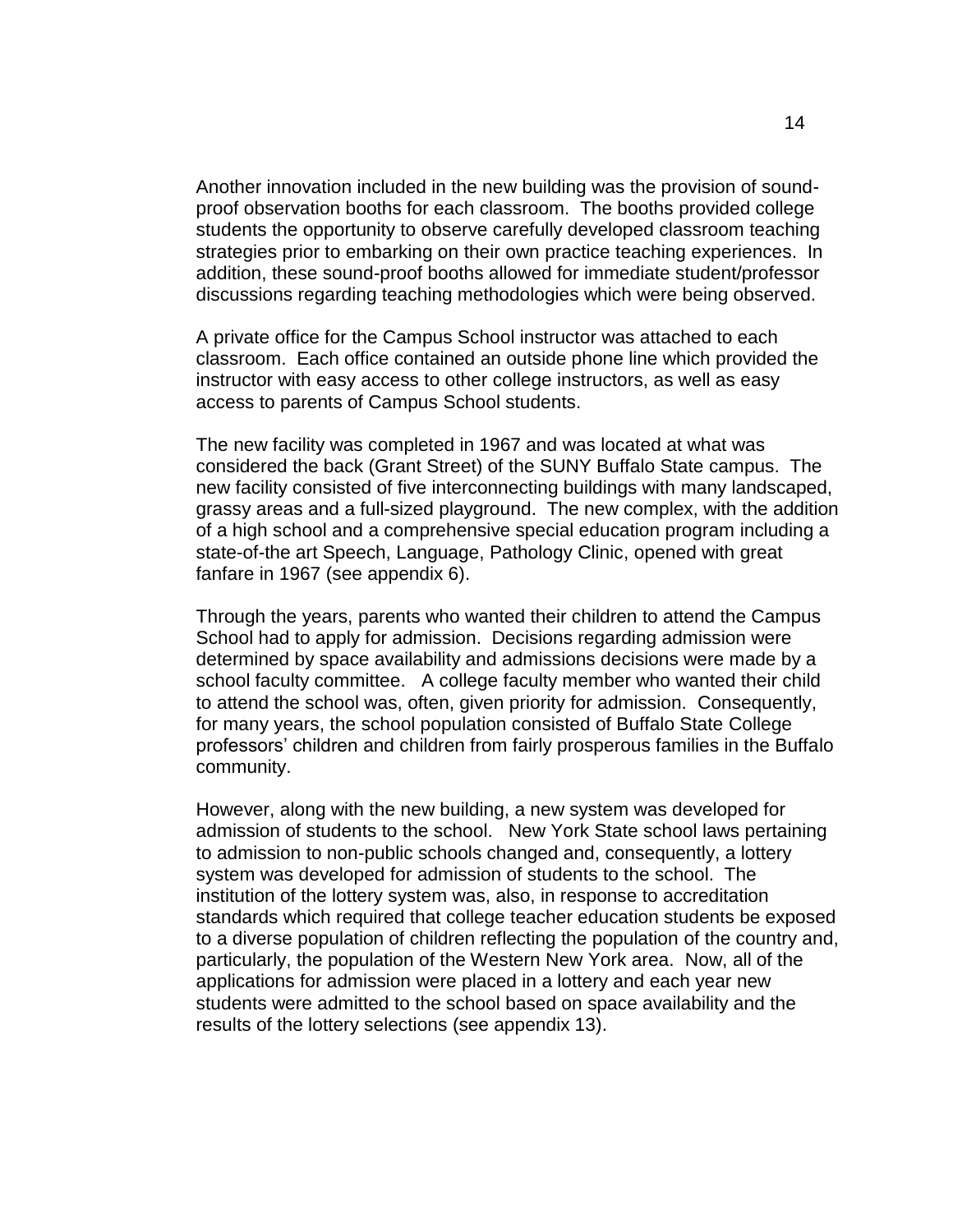Class sizes were to be kept at 25 students per class and there were to be two classes at each grade level. It was widely advertised that all families in the Western New York area were eligible to apply for admission of their children to the Campus School. Admission applications would be placed in the lottery giving an equal chance for all to be admitted. A public lottery was announced to the Western New York community and the lottery was held in the school prior to the beginning of each academic year.

The change in the admission policies brought about a change in the student population. It gave students from all areas of Western New York an equal chance to be eligible for admission to the school.

The addition of a comprehensive special education program provided an opportunity to maintain a Campus School summer school education program wherein graduate students from the Exceptional Education Department at the college would be allowed to complete a required student teaching experience. In 1970, this summer school special education program was expanded to include the Board of Cooperative Educational Services I (BOCES I) summer school programs. These programs were moved into the Campus School during the summer and the BOCES classes were taught by regular BOCES special education teachers. Student teachers from the SUNY Buffalo State Exceptional Education Department were assigned to each BOCES classroom. A college supervisor observed and evaluated the college student working in the program. This program was quite successful and continued operation for three years.

As time progressed, as teacher education accreditation standards became more complex, and as budgetary concerns mounted, much discussion ensued regarding the continuation of a Campus School at SUNY Buffalo State.

The question regarding the ability of the college campus to continue supporting a one million dollar budget item for the operation of a school to educate non-collegiate students was frequently brought into budget and finance discussions. Also, because Buffalo State College teacher education programs have maintained accreditation from the National Council for Accreditation of Teacher Education since 1953, concern was expressed about the ability of a Campus School to adhere to the rigorous accreditation standards that must be met to continue receiving national accreditation. To maintain national accreditation, the college must be evaluated periodically by a special team of educators appointed by NCATE to determine if the programs adhere to the stringent NCATE regulations.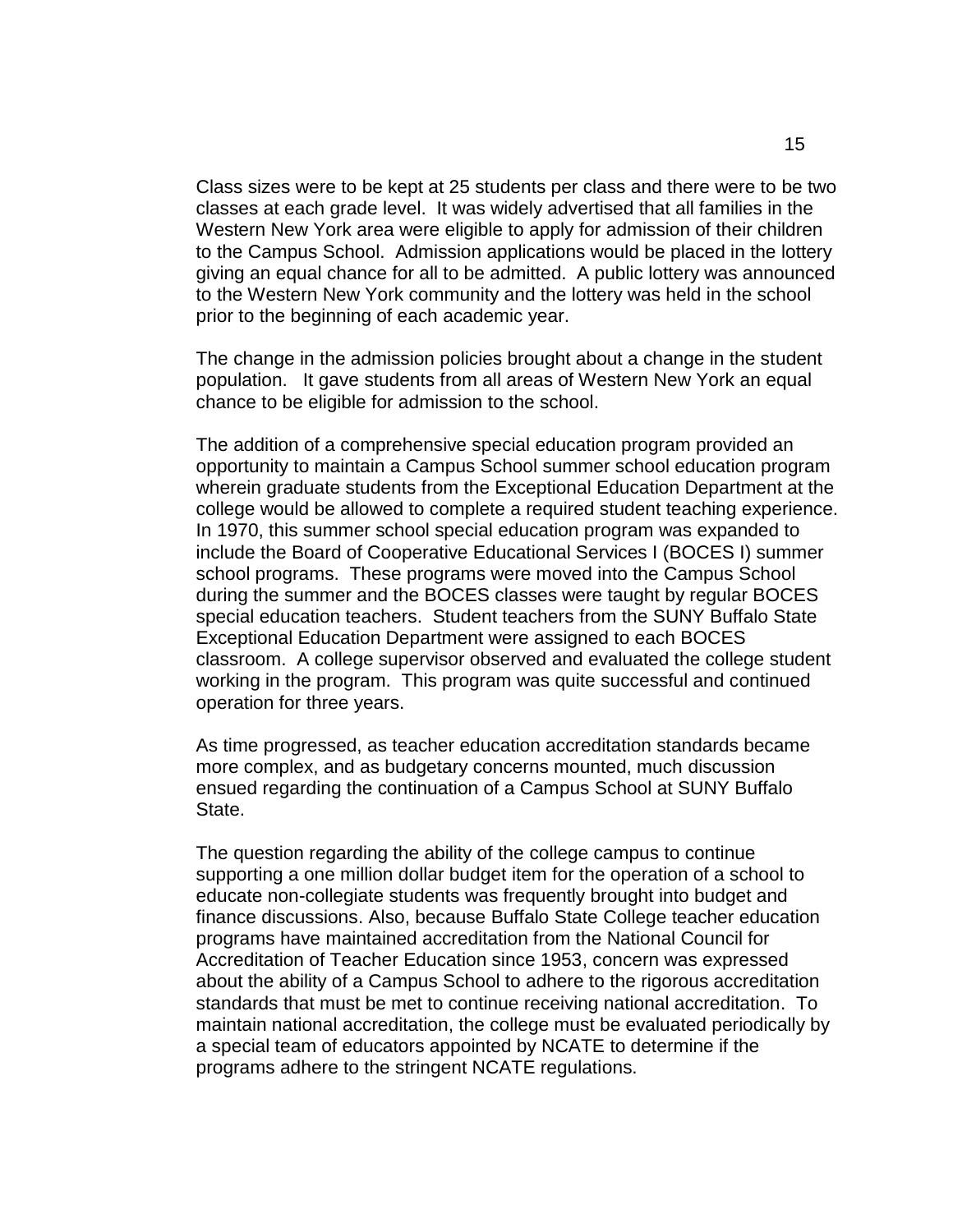The ever changing national accreditation standards required that college education majors must be introduced to and learn to teach a much broader spectrum of children who come from various socio-economic backgrounds. Consequently, college student practicum experiences had to be expanded to include this broad spectrum. Accreditation standards now required that student practicum experiences were required in urban, suburban, and rural settings. Although the lottery system allowed all to apply, many parents were unaware of the opportunity and, therefore, the students selected often did not reflect the entire Western New York community. Questions concerning the ability of a Campus School to provide this composite of experiences were raised.

Because of these discussions, many efforts were made to try to maintain the integrity and viability of the Campus School. In 1969, the Campus School became part of the Research and Development Complex which, also, included the Child Study Center and an Instructional Resources Center. This was an effort to increase the college faculty research that might be done in an actual school or laboratory setting. Often, this research could not be done in regular public schools due to restrictions imposed by the district. Oversight responsibility for the Campus School, including the new additions, remained with the Dean of the Faculty of Professional Studies.

Unfortunately, this arrangement did not result in the hoped for ongoing research which would support the necessary viability of the school and the arrangement was dissolved in 1973. At the time of the dissolution of the arrangement, the oversight responsibility of the Campus School was removed from the Dean of Applied and Professional Studies. The oversight of the Campus School was, temporarily, assigned to the Vice President of Academic Affairs. This arrangement continued until 1976 when a major college reorganization plan was approved.

In 1976, following the reorganization of the college academic programs, the responsibility for oversight of the Campus School was, again, placed with the new Dean of the Faculty of Applied and Professional Studies.

Once again, because of the continuing change in accreditation standards for colleges offering teacher education programs, it became apparent that some changes must be made if the Campus School was to remain a viable entity on the SUNY Buffalo State campus. NCATE continued to question whether students from the college were receiving a more global education that would assist them in teaching children from many different socio-economic backgrounds. As mentioned earlier, NCATE regulations required college education majors to have experiences in urban, suburban, and rural settings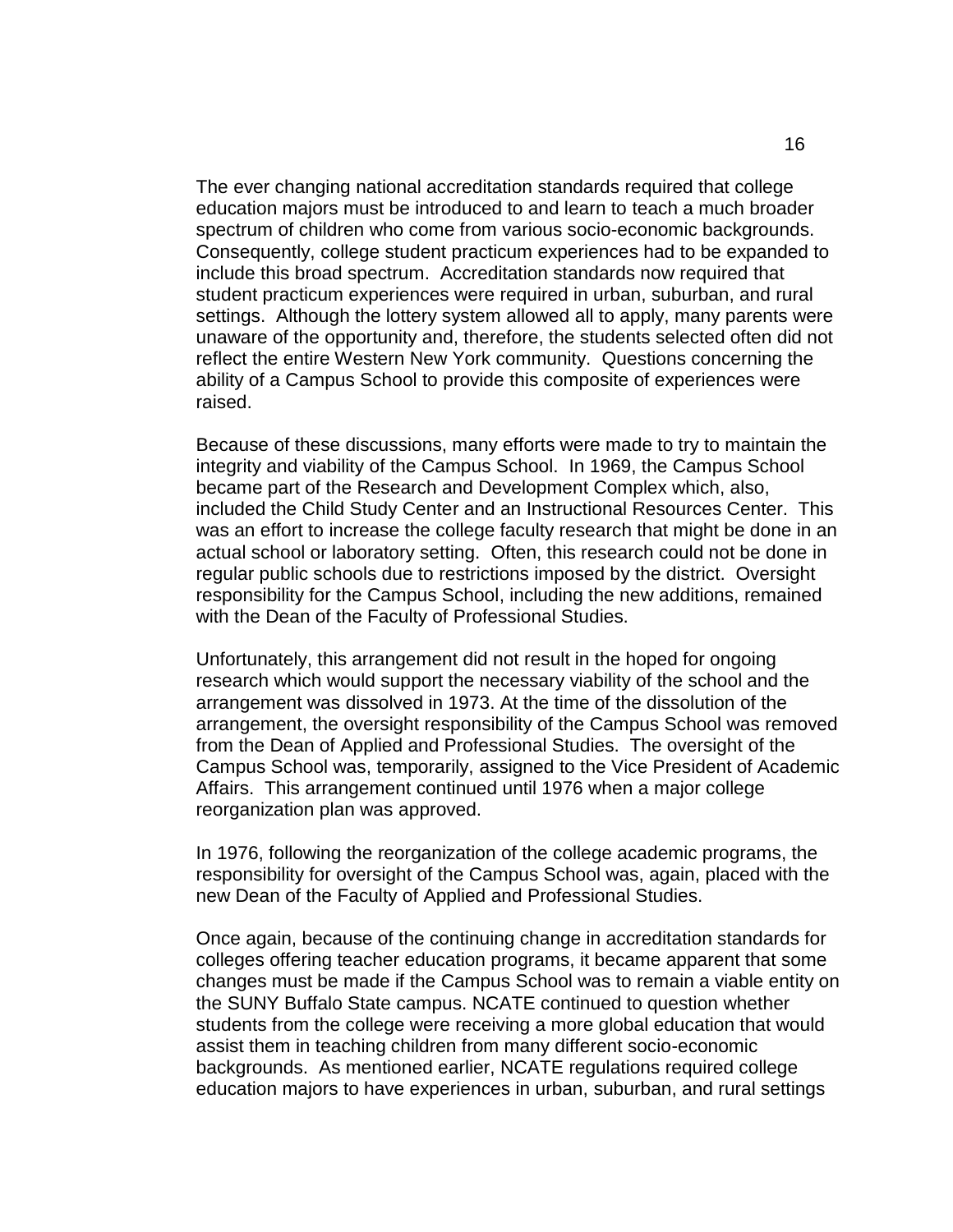and, as mentioned earlier, the Campus School was rather limited in the type of experiences that it could provide.

At this time, SUNY Buffalo State was the only SUNY institution with teacher education programs that earned accreditation from the National Council for Accreditation of Teacher Education (NCATE). This was a major "drawing card" for attracting and enrolling students in SUNY Buffalo State teacher education programs. There was growing concern, expressed, from many areas of the college, regarding the ability of Campus School to meet the regulations and, consequently, jeopardizing the NCATE accreditation awarded to SUNY Buffalo State.

According to NCATE standards, if one area of the overall teacher education program failed to meet the accreditation standards, accreditation for all teacher education programs at the college would be jeopardized. Campus School was included as part of the teacher education programs offered by SUNY Buffalo State and if it was found to be in non-compliance with NCATE regulations, all other teacher education programs would face the possibility of not receiving national accreditation.

Because of the large budget allocation necessary for the operation of a Campus School; because less and less research was occurring at the school; because fewer college education majors were being assigned to the Campus School for observation, participation, and student teaching experiences; college faculty and administration were, again, questioning the rationale for maintaining the school as part of the overall SUNY Buffalo State budget.

By 1969, the President of the college, Dr. E. K. Fretwell, Jr., appointed an allcollege committee to review the overall mission of the Campus School. This special committee was charged with the responsibility of reviewing and revising the mission of the Campus School. For a complete report of the findings and recommendations of the Special Committee, please refer to the attached April 23, 1970 Report of the Mission of the Campus School. (Also, the reader is directed to various documents that were written from 1963 through 1977 regarding restructuring the Campus School located at the end of this document).

The Committee felt that, "the Campus School should become a newly envisioned component in education: a center of inquiry whose mission is to encourage positive educational change and serve generally as an interacting innovator and change agent – a producer and transmitter of knowledge – through its unique affiliation with all facets of the educational enterprise." Specific recommendations were made in the following areas. (April 23, 1970 Report of the Mission of the Campus School)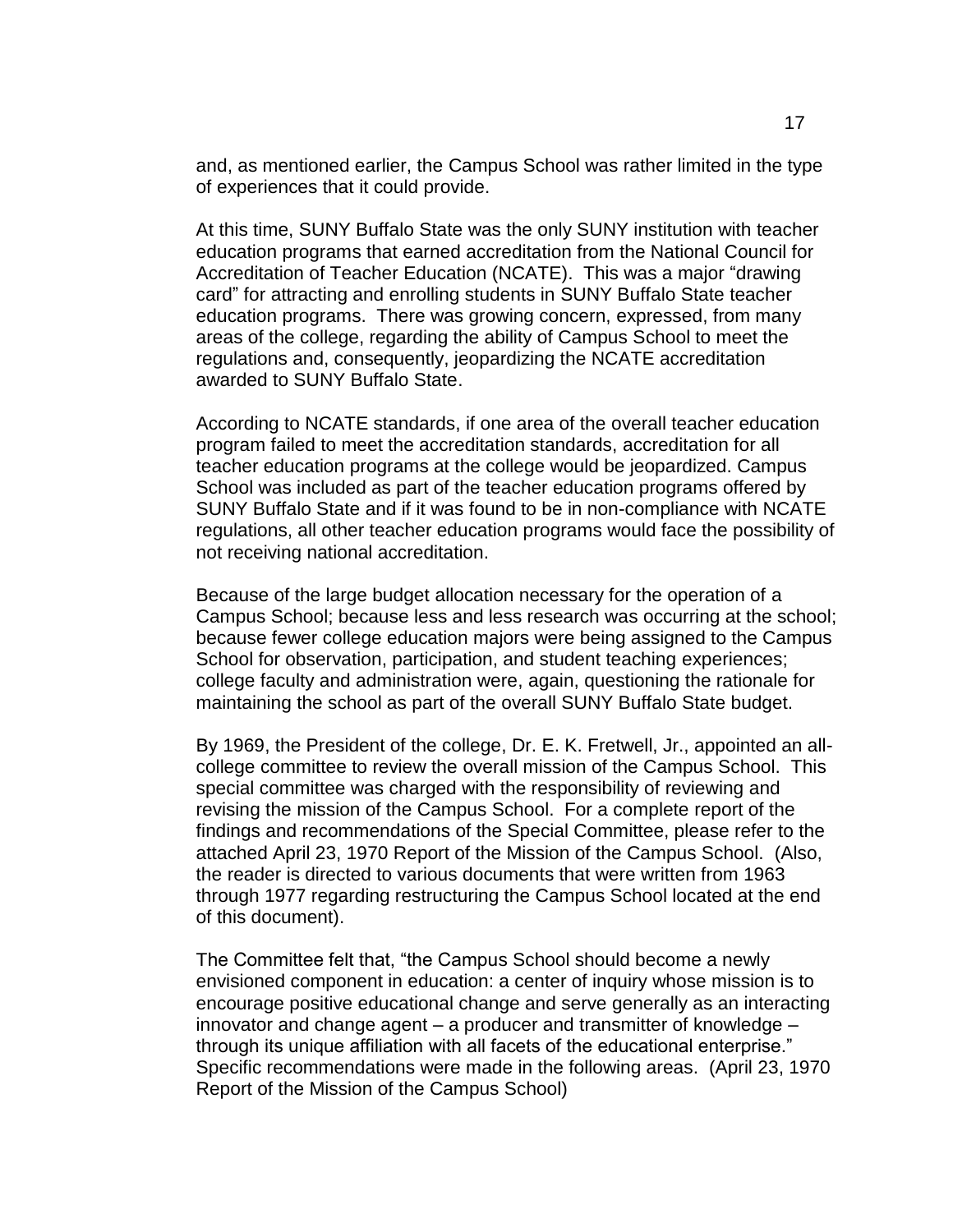- 1. General Considerations: The School's functions and operations should undergo a rigorous and continuous examination leading to appropriate changes. The appropriateness and effectiveness of the Campus School's mission should be reassessed through a follow-up study within five (5) years.
- 2. Priorities and Functions: There should be a concerted effort to initiate ways in which the Campus School can serve and be served by various departments and programs on campus. An effort should be made to establish a College research complex affiliated with the Campus School.
- 3. Dissemination and Implementation: Ways of disseminating and implementing research findings and innovations which may emerge from Campus School projects need to be identified and cultivated.
- 4. Base of Control and Articulation: Find ways to broaden the Campus School base of control to include representatives of affiliated groups on and off campus.
- 5. School Organization and Programs: Examine the present admission policies to determine whether they coincide with the changing mission of the school. Review the admission policies to assure that they provide a satisfactory population for conducting planned educational research. Form a graduate committee to examine ways graduate students and faculty can become more involved in the Campus School. Experiment with new approaches in school organization and, in particular, examine ways to restructure the secondary school so that it better serves teacher education programs and other off-campus programs.
- 6. Interaction on Campus: To facilitate effective interaction between the Campus School and the college community, a coordinating framework and channels of communication must be established and strengthened.
- 7. Interaction with the Larger Educational Community: Determine feasible ways to establish a statewide or national framework for coordinating the School's projects with related activities in other institutions. Establish a consortium with the other Campus Schools in New York State. Form an advisory committee composed of nationally prominent figures to provide information and counsel.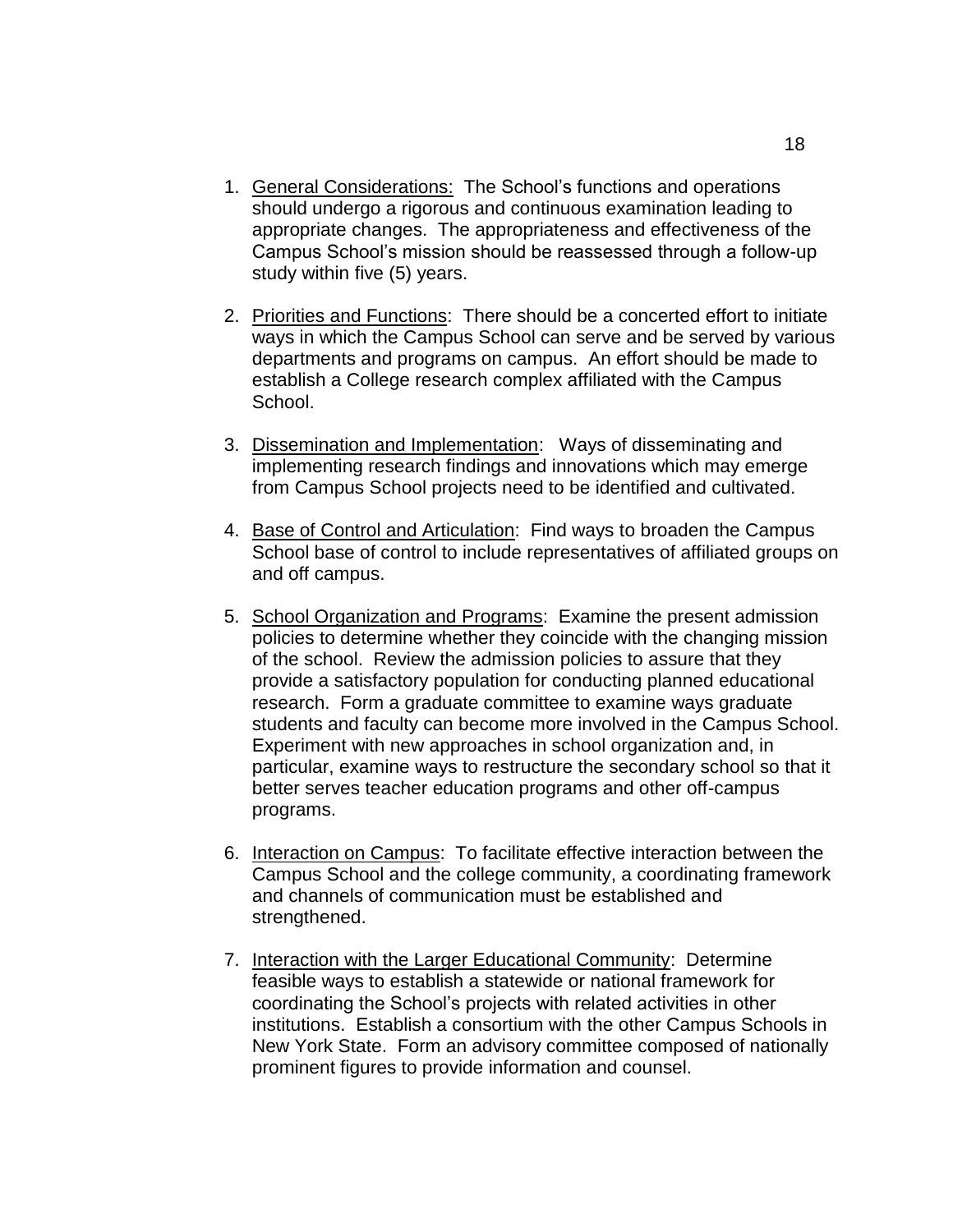8. Interaction with the Regional Community: Establish new ways for the Campus School to interact with professional and lay groups in the geographic region. Investigate the possibility of contractual relationships with other off-campus entities to determine if the facilities/staff might be used for special research projects.

Following the recommendations of the Special Committee developing the new Mission of the Campus School, and in keeping with the emphasis on research, the official name of the Campus School was changed to the College Learning Laboratory. It was hoped that the new name would better reflect the mission of the Campus School.

An aspect of the Campus School that was continually examined was the viability of maintaining a comprehensive high school program. It became increasingly apparent that the high school did not seem to be a feasible entity to be operated by the college. In 1973, because of these concerns and because of the expense of operating a competitive, comprehensive high school, it was determined that the Campus School secondary program would be deactivated and the school would revert back to a  $K - 8$  elementary school.

The much hoped for changes listed in the findings of the special all-college committee, did not seem to come to fruition and, again, the Campus School (now known as the College Learning Laboratory) was being questioned as to the viability for continuing the operation of the school as part of the college budget.

Following further examination, it was decided, in 1977, that the College Learning Laboratory would be expanded to include 450 new students coming from the Buffalo public schools who were part of the Buffalo Public School "Magnet School" program. This was an increased effort to address the concerns cited in the NCATE evaluation regarding the ability of the College Learning Laboratory to provide college student practicum experiences with a more diverse public school population, thereby adhering to accreditation standards. This new effort was made to provide a school population that reflected the population of public schools in the Buffalo area. However, the school would continue to be administered by the College and it would continue its education practicum programs, as well as on-going research projects.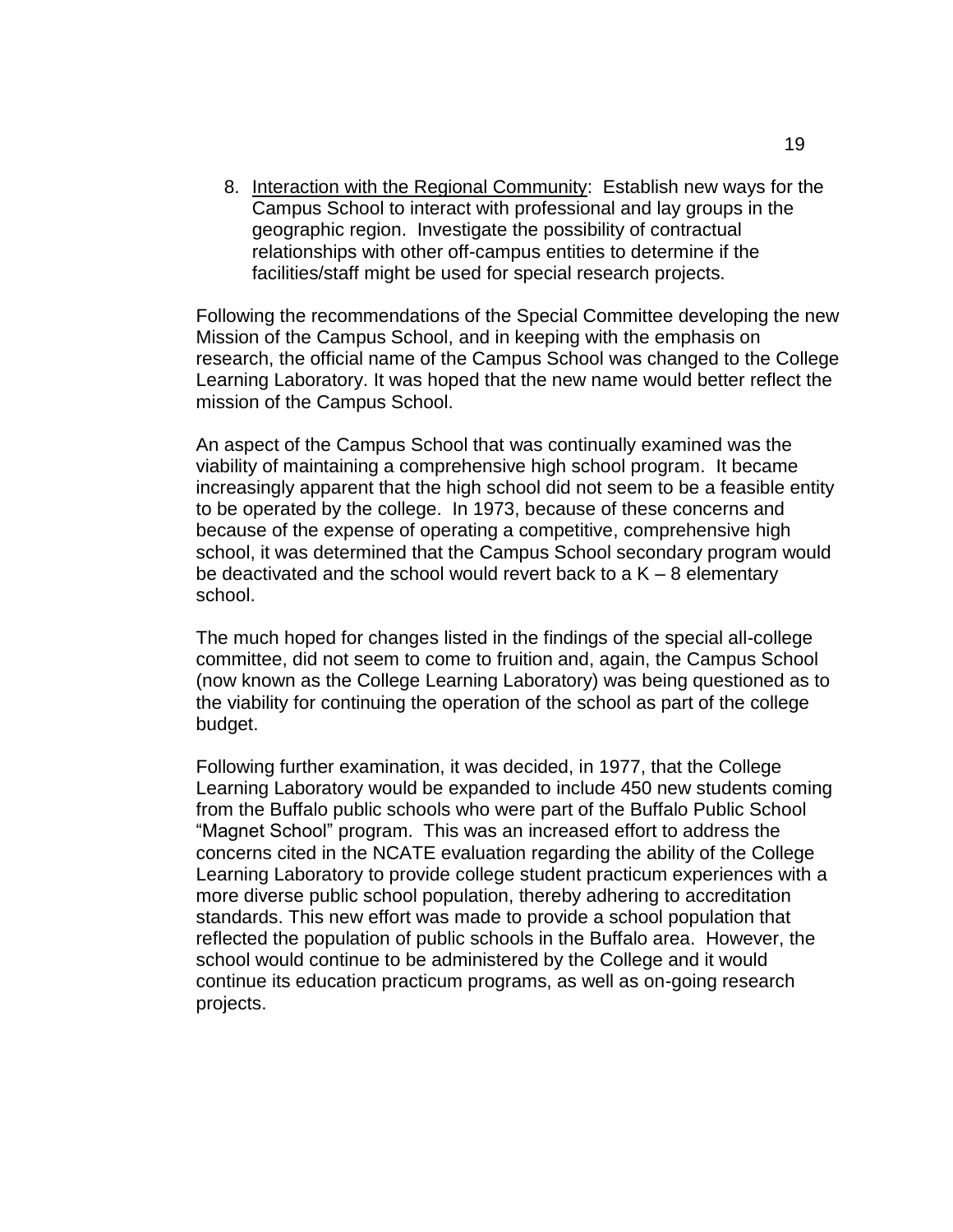Because of the addition of the 450 students from the Buffalo Magnet School program, it was decided that the name should, now, be expanded to reflect the new population of students. Consequently, the School was renamed the College Learning Laboratory/Campus West. However, the responsibility for the administration of the school continued to be assigned to the SUNY Buffalo State Dean of the Faculty of Applied and Professional Studies who, later, became known as the Dean of the Faculty of Applied Science and Education. Though this was a laudable effort to address a major problem faced by the school, it didn't achieve its intended goals.

During this period of time, many of the SUNY colleges that maintained Campus Schools were beginning to close (deactivate) the schools. As was mentioned earlier in this document, once again Colleges were beginning to question the need for a Campus School to be supported in the SUNY budget. There was a growing belief that the schools had outlived their usefulness to the overall teacher education programs at the colleges. Due to the enormous expense of maintaining these schools, because of changing NCATE accreditation standards, and because college education programs were utilizing other non-SUNY elementary and secondary schools for practicum placements and research opportunities, it was determined that the budgets allocated to the Campus Schools could be better utilized in other aspects of the SUNY colleges.

At the time that the new Campus School was built, laboratory schools were thought to provide a premier classroom environment for nurturing collaborative research projects, and best-practice teaching experiences for practicing college education majors.

The College Learning Laboratory/Campus West program was one of the last surviving elementary school programs to continue providing educational programs in the SUNY educational system.

At this point, it should be noted that the demise of the laboratory schools on a college campuses was not just a result of lack of collaborative research opportunities or because of select population of students enrolled in the schools. It was a more complex problem. The heavier emphasis on providing programs for at-risk students, the expanding numbers of college students enrolling in education programs necessitating a broader spectrum of practicum placements, the conflicts, sometimes, occurring when parents desired traditional educational programming for children rather than innovative practices stemming from college research, and the ever expanding requirements from accreditation agencies were some of the more pronounced reasons for the lack of support for laboratory schools.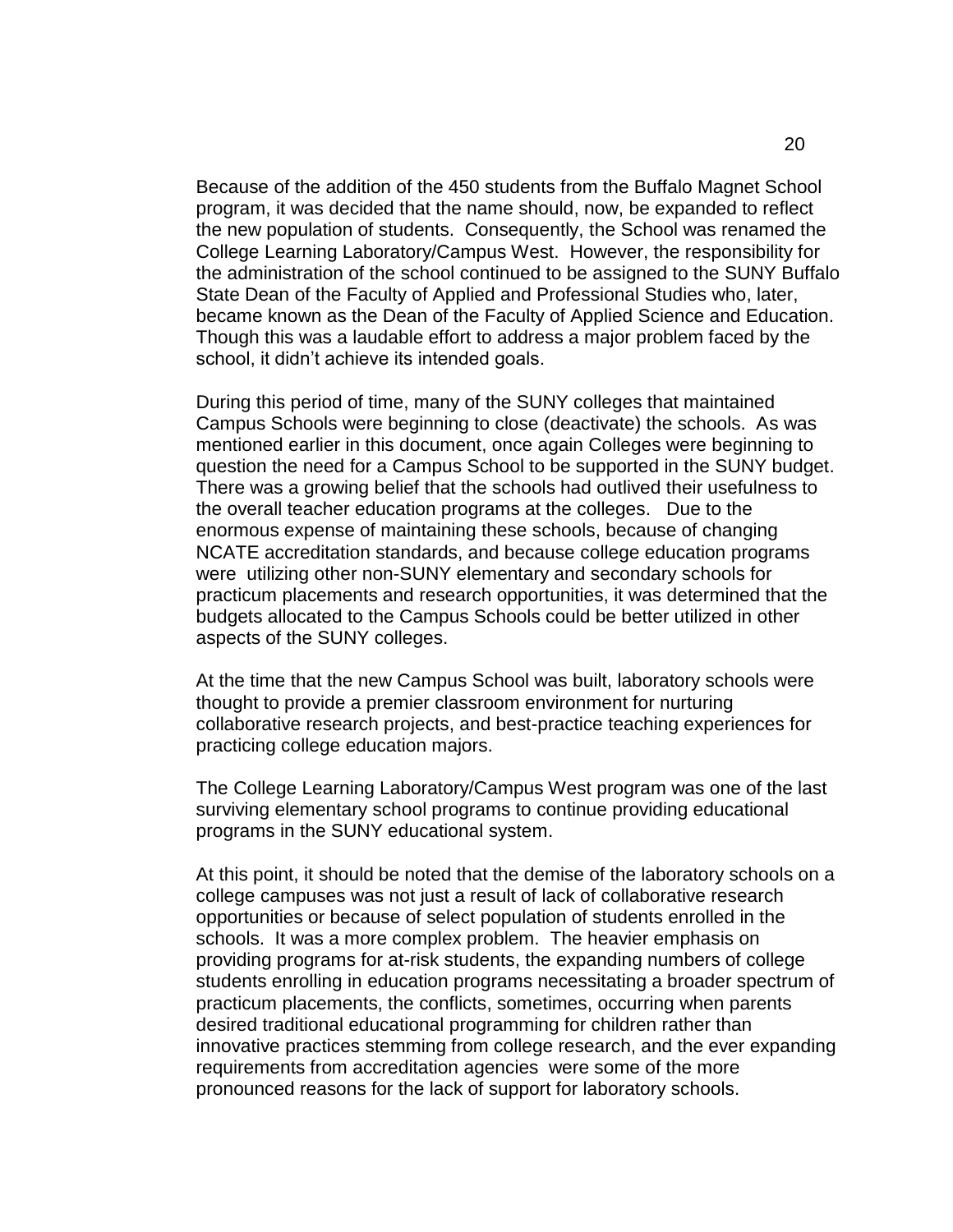As college education majors increased, college education programs were in the process of reaching out to the community at large to develop partnerships with public schools. These partnerships became what are, now, known as Professional Development Schools. Increasing numbers of university instructors were spending large amounts of time supervising college practicum students in these Professional Development Schools and were doing on-site teaching of seminars in these PDS sites. Though the PDS movement is constantly expanding, Buffalo State has been a leader in the PDS movement and, currently, has developed approximately 45 PDS sites throughout the Western New York area. While the PDS movement has met with tremendous success, it still has to contend with the many issues regarding the needs of teachers, the school district, teacher unions, parental desires, etc.

For a more complete analysis, please refer to the attached study entitled, "Laboratory Schools to Professional-Development Schools: The Fall and Rise of Field Experiences in Teacher Education" written by Sam Hausfather, Ph.D., fall 2000 (see appendix 14).

Once, again, the Campus School – now known as the College Learning Laboratory/Campus West – was being examined to determine if it should remain part of the educational program at SUNY Buffalo State.

It is widely accepted that SUNY Buffalo State made valiant efforts to insure that the Campus School student population mirrored the population of public schools in the Western New York area by instituting the lottery system and by admitting the Buffalo Public School students. Efforts to expand research opportunities were encouraged as a result of the college-wide committee appointed to examine the mission of the Campus School. However, even with the efforts to comply with state and federal mandates, it became increasingly difficult to justify the reasons for maintaining the school as part of the overall college education program.

In April, 1991, SUNY Buffalo State President, F. C. Richardson, announced that the State University of New York would no longer support the \$1.5 million that was the SUNY portion of the funding necessary to continue the operation of the College Learning Laboratory/Campus West. The overall operating budget of \$4 million was the total operating budget necessary to maintain the College Learning Laboratory/Campus West program. Consequently, the College Learning Laboratory/Campus West program would cease to be a part of the SUNY Buffalo State educational program (see appendix 15).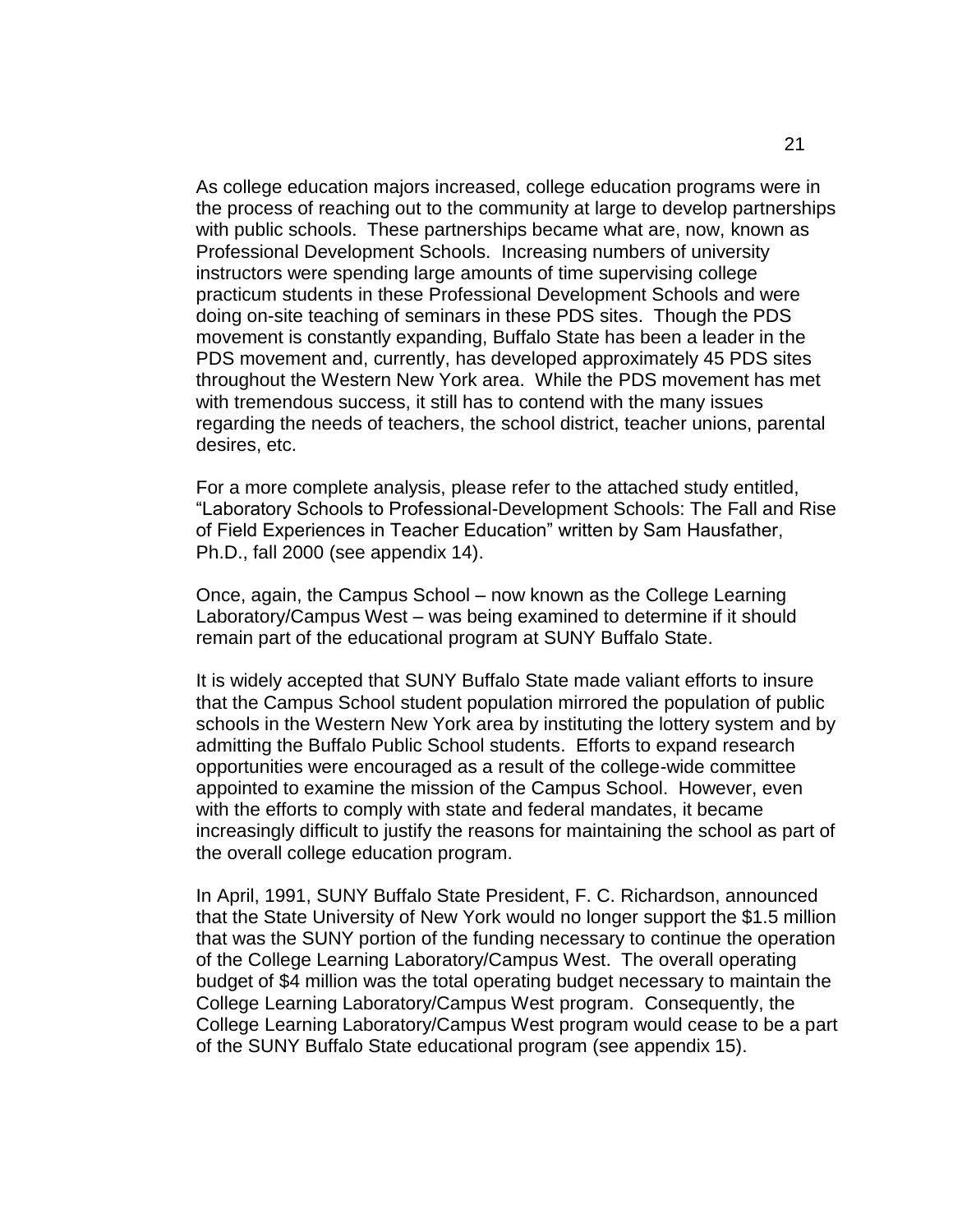Arrangements were made between SUNY Buffalo State and the Buffalo Public School system for the College Learning Laboratory/Campus West to become part of the Buffalo Public School program. It would be the responsibility of the Buffalo Public School system to find the necessary \$1.5 million that SUNY would no longer contribute to the operating budget to prevent the loss of some special programs and some staff members. The Buffalo Public School system would lease the building from the college but the academic program would be staffed by Buffalo Public School teachers and administered by the Buffalo Public Schools.

This new arrangement would bring an end to the end of the SUNY Buffalo State program known as the Campus School which began in 1871 and which had such a profound effect on the development of the College. For 120 years, the school, which has gone through many transitions, was an integral part of the internationally recognized SUNY Buffalo State teacher education programs.

Again, there was an outcry from the community at large regarding this change in the operation of the school. Community leaders were contacted and continued discourse ensued regarding the efficacy of the proposed change. Perhaps the strongest support for the college to maintain control of the school came from the United University Professions and its New York State affiliates. A strong support document was developed by Edward J. Alphonsin, President of the State University of New York United University Professions and Geraldine Bard, President of the Buffalo State College chapter of United University Professions. The document urged that the New York State legislature continue to support and adopt categorical aid to restore funding for the operation of the Campus West/College Learning Laboratory at Buffalo State College. Although the document provided some strong evidence of the value of the school to Buffalo State College, it was, nevertheless, determined that the building would be leased to the Buffalo Public Schools and the operation of the school would be maintained by the Buffalo Public School system.

From 1991 until 2011, the former Campus School building located on the corner of Grant Street and Rockwell Road was leased to the Buffalo Public School system and was known as Campus West School. The school was staffed by Buffalo Public School teachers and Buffalo Public School administrators.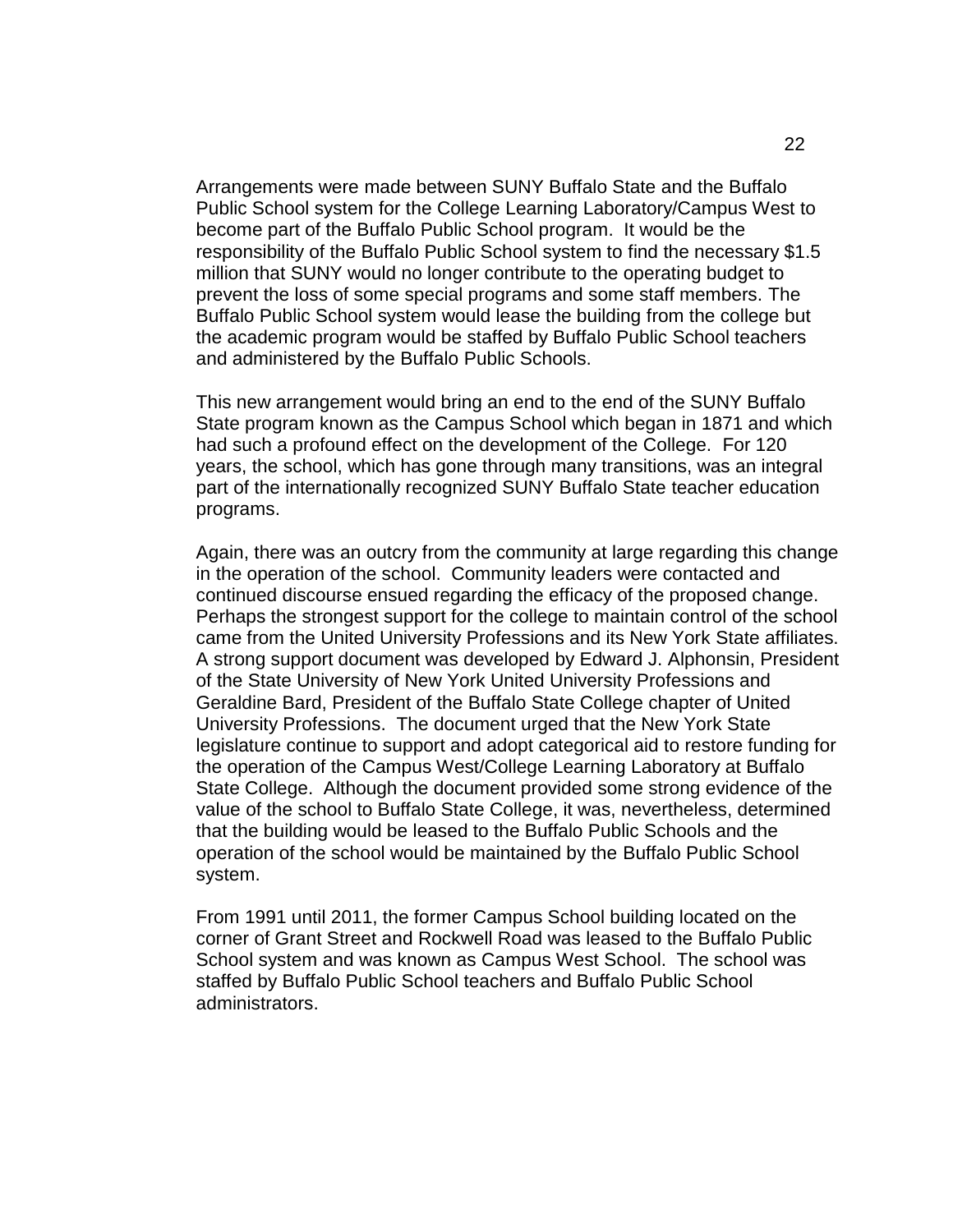Decreased enrollments in the Buffalo Public Schools, the availability of existing space in the public school buildings, and the ever expanding programs at SUNY Buffalo State requiring more classroom/office space, necessitated a re-examination of the efficacy of the Buffalo Public Schools continuing to pay the cost to lease the College Learning Laboratory/Campus West building.

In June, 2010, the newly appointed President of SUNY Buffalo State, Dr. Aaron Podolefsky, in conjunction with the Superintendent of Buffalo Public Schools, Dr. James Williams, announced that Campus West School would be closed at the end of the 2010/11 school year when the lease between SUNY Buffalo State and the Buffalo Public Schools expired. The 700 students enrolled in pre-kindergarten through eighth grade at Campus West School would be transferred to other schools in the Buffalo Public School system. The building would revert back to SUNY Buffalo State and would be renovated for use by various Buffalo State College programs (see appendix 17).

After a long and much heralded tenure as a viable entity in the SUNY Buffalo State community, it was time for the School of Practice/Campus School/College Learning Laboratory/Campus West to close its doors as a school connected to SUNY Buffalo State.

As mentioned earlier, the Campus School was a corner stone for the development of what is now known as SUNY Buffalo State. For many years it was a strong and valuable source for the education and training for practicing teacher education majors at the college as well as an invaluable resource for research and development of teacher education programs at the college. The innovative programs developed and maintained at the school, provided a superior education for many children in the Western New York community.

Of course, through the years, the school was fortunate to have some of the most capable, talented, and caring master teachers and staff who worked tirelessly to provide outstanding educational programs for young children. The professionalism, dedication, and care of these superb educators, not only provided progressive educational programs for young children, but they served as unmatched model teacher educators for countless college students who were practicing teachers. A testimony to the ability of these professional educators is that, through the years, many became college department faculty members, chairpersons as well as college deans, vice presidents, and presidents.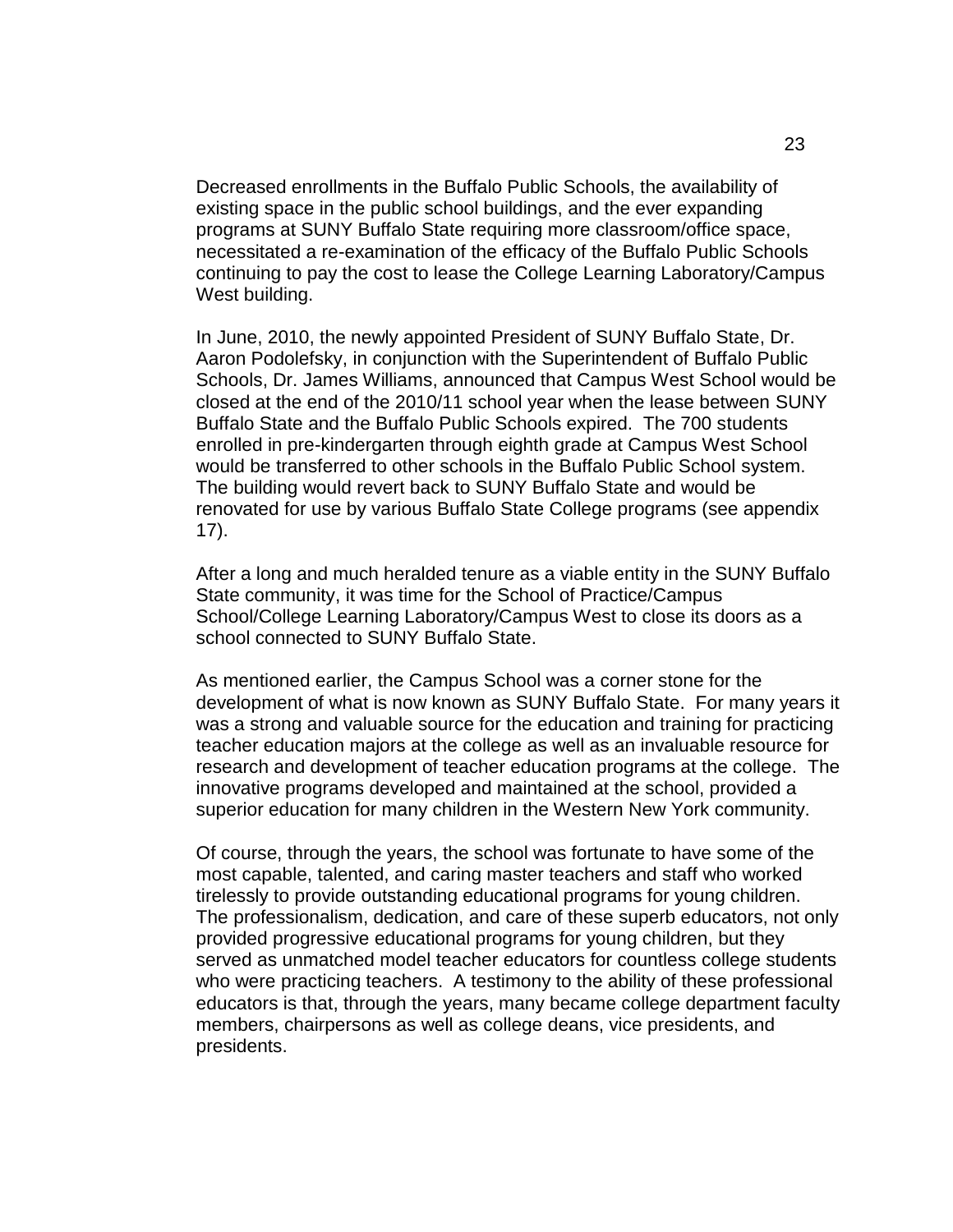Also, it should, certainly, be noted that many of the students who attended the Campus School have gone on to achieve successful careers in business, education, politics, medicine, law, etc. and are a testimony to the superb education foundation provided by the teachers in this unique educational setting. The Campus School may have closed its doors for the final time, but the legacy of the school will live on for years to come and its many contributions to the excellence of SUNY Buffalo State, and particularly teacher education, will never be forgotten – to say nothing about its contributions to the Western New York community, New York State and to the overall global community.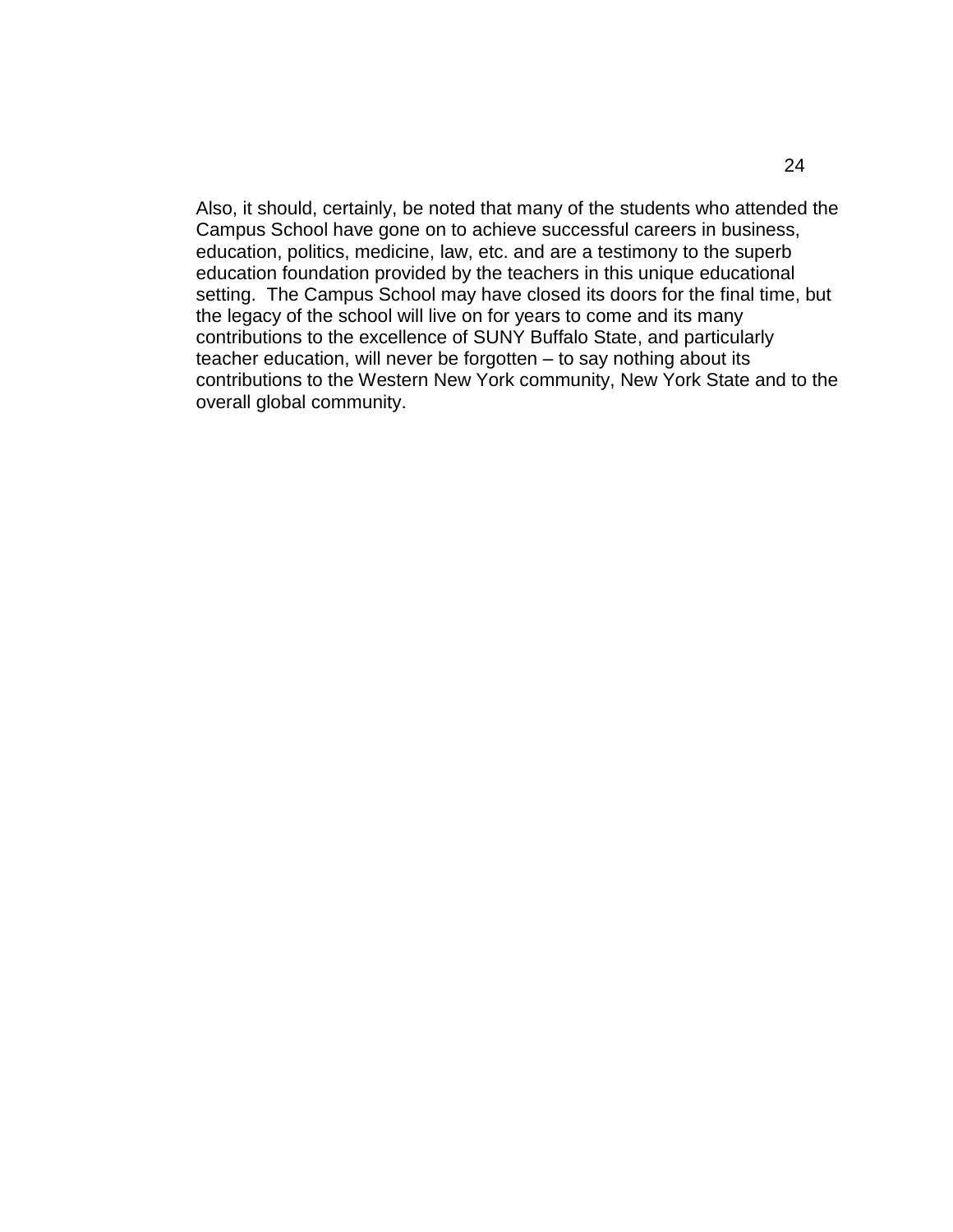#### **POSTSCRIPT**

During the transition period when the Buffalo Public Schools began to place students in the Campus School and provide administrative support for the school, there was a serious water leak on the third floor of the building. The leak was caused by the severe cold weather conditions which caused the water pipes to burst. This occurred during the winter break of 1987 and, therefore, was not discovered until serious damage was done to the building. Water flooded much of the third floor of the A wing of the school and the water leaked to the second and first floors causing substantial damage. The water damage caused the exposure of large amounts of asbestos used in construction of the building, and, therefore, it was determined that the building was not safe for use.

The school was closed for renovation due to the water damage and the major asbestos problems and students were sent to various temporary classrooms throughout the Buffalo community until the damage was completely rectified and it was safe to return to the building. The repairs extended throughout the entire 1988 spring semester and students did not return to the building until the following fall, 1988, semester.

During this period due to the water damage, many of the original documents concerning programs, students, faculty and staff from earlier years of the Campus School were lost. Consequently, it has been difficult to piece together the information regarding the history of the school.

During the renovation of the building, the Associate Dean of Applied Science and Education, Dr. Richard J. Lee, and the SUNY Buffalo State Archivist, Sister Martin Joseph, were charged with the responsibility of retrieving Campus School documents that could be salvaged. All salvaged materials were moved to the Butler Library Archives, which at that time were housed in the basement of Caudell Hall.

After considerable time and effort, the salvaged materials were carefully sorted and filed. The majority of the documents that could be salvaged were student records. Unfortunately, information regarding innovative programs and research projects done though the years of operation were not found. Many documents were severely damaged caused by the water and were discarded. Also, during the transition from administrative operation of the school by SUNY Buffalo State to the Buffalo Public School system, documents were, inadvertently, lost or destroyed.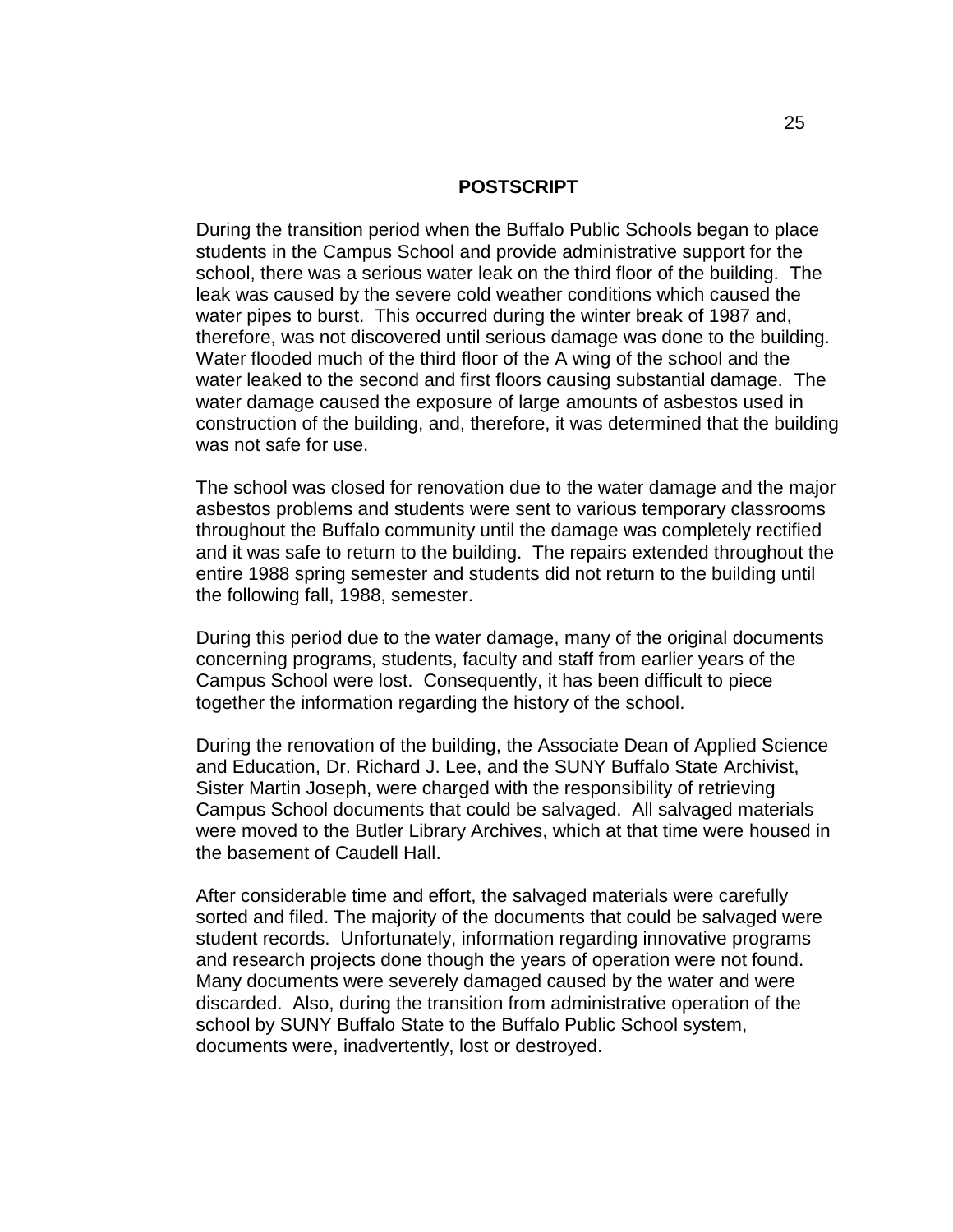## **CAMPUS SCHOOL NOTES**

- Buffalo State Normal School opened in September, 1871 with 57 students enrolled. The first graduating class was in 1873 with 23 graduates. The program was for students studying to become teachers. The Normal School program included a School of Practice where students could observe critic teachers and, also, practice teach.
- April 1925, the Board of Regents in New York State approved the establishment of a 4-yr. program for elementary and Jr. high school teachers. The program would lead to a Bachelor of Science in Education in Education degree. The degree was authorized in 1926.
- In 1927, the Governor of New York approved 90 acres of land held by the State Hospital to erect a new State Teachers College.
- In March, 1928, the New York State legislature approved changing the name of the Normal School to New York State College for Teachers at Buffalo.
- In December, 1931, the new college was formally dedicated. The college included a School of Practice in the building now known as Bacon Hall. The practice school included kindergarten through 9<sup>th</sup> grade. Along with the usual classes in Reading, Language Arts, Arithmetic, Science, and Social Studies, the School of Practice offered classes in Art, Music, Penmanship, Physical Education, Home Economics, and Manual Training.
- In 1967, the building of a new facility to house the School of Practice (now known as the Campus School) was completed. When the new building was opened, it now included a comprehensive special education program and a comprehensive high school. The high school program (grades 9 thru 12) was deactivated in 1973.
- The School of Practice (which became the College Learning Laboratory/Campus West School) finally closed its doors in 1991. The school building was leased by the Buffalo Public School System and operated as a Buffalo Public School until 2011.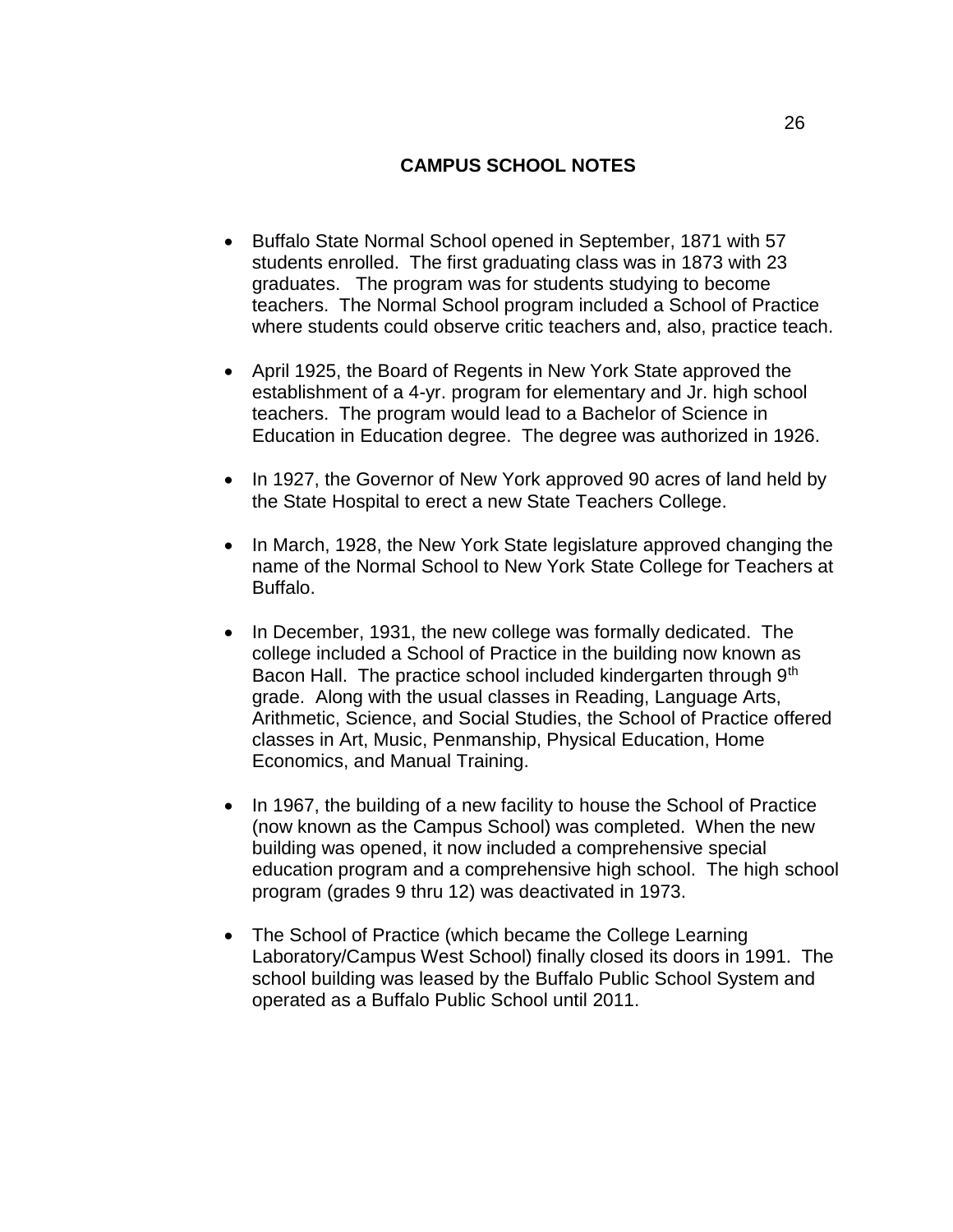# **FREQUENTLY ASKED QUESTIONS ABOUT THE CAMPUS SCHOOL**

## **Why were teacher training institutions originally called Normal Schools?**

*Although one might think the term normal refers to average students, that is not the case. A normal school was a term that was used to designate a school that trains teachers, primarily, for primary and elementary school students. The*  normal school name was developed from French, 'ecole normale, meaning that it *is to indicate that the school was a model. The word normal comes from a lesser known definition of the word normal which means conforming with, adhering to, or constituting a norm, standard, level, pattern, or type.* 

## **Why were elementary schools and, sometimes, high schools located on college campuses?**

*For many years it was believed that the best way to train new teachers was to allow practicing students to work in carefully supervised school settings where model teachers could be observed using best practice techniques. It was felt that a primary/elementary and, sometimes, a high school located on a college campus and staffed by highly skilled master teachers was the best way to insure that practicing students were receiving quality observation/teaching experiences. After careful observation, students were carefully supervised as they practiced teaching lessons to school children in the classrooms in the school.* 

# **Where was the original Campus School located on the current SUNY Buffalo State campus?**

*The first Campus School on the current SUNY Buffalo State campus was located in what is now known as Bacon Hall. The building continues to be called Bacon Hall and was named for Gertrude M. Bacon who served as an upper grade critic teacher in the School of Practice during the first years of the Buffalo Normal School of Practice. Bacon Hall is currently used to house the offices of the Department of Elementary Education and Reading.*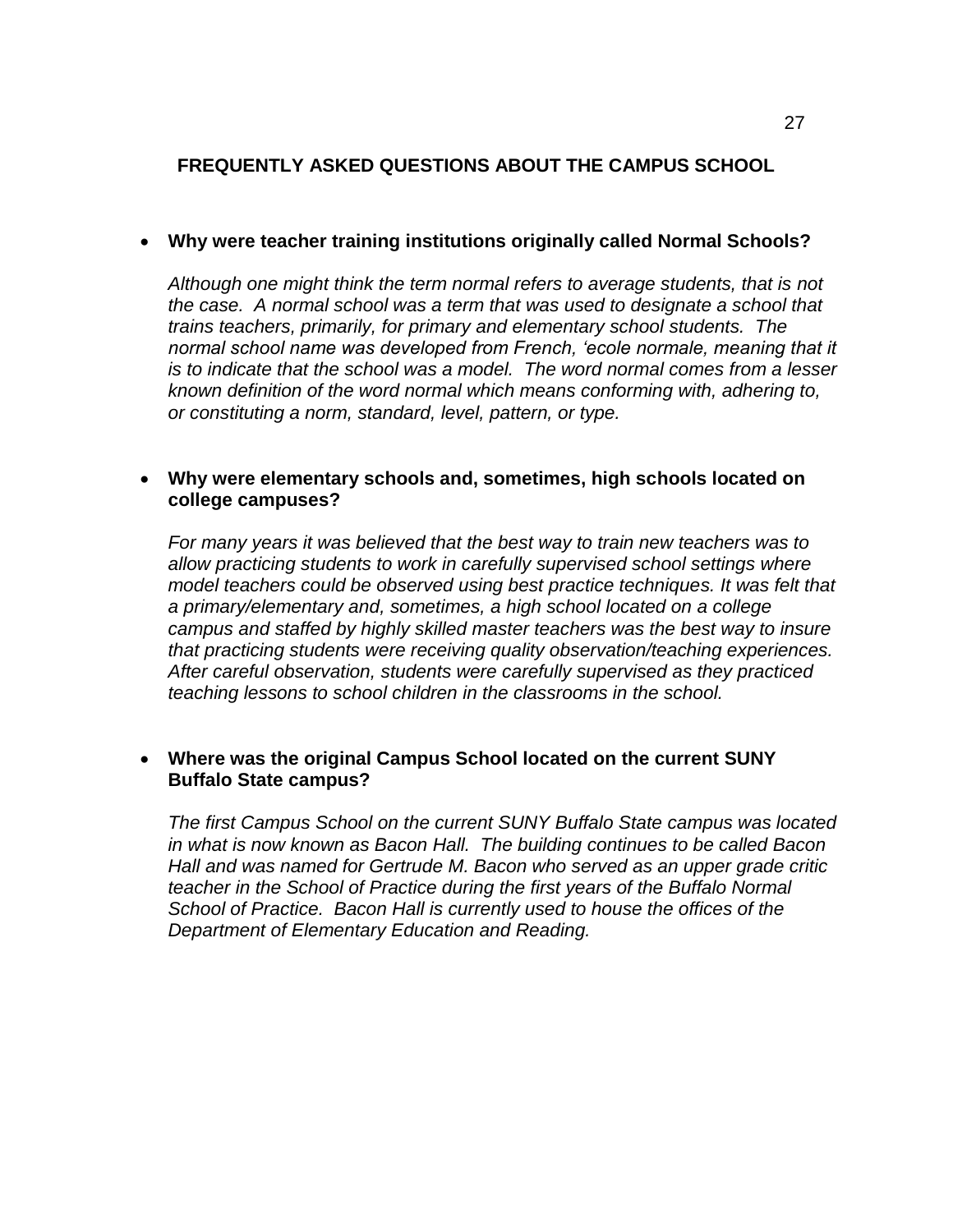#### **Were any of the current buildings on the SUNY Buffalo State campus named for individuals who were associated with the Buffalo State Campus School?**

*Bacon Hall was named for Gertrude M. Bacon who was an upper grade critic teacher in the first years of the Buffalo Normal School of Practice. From 1931 until 1968, Bacon Hall was the home of the Campus School at Buffalo State. Currently, the Department of Elementary Education and Reading is housed in Bacon Hall.* 

*Buckham Hall was named for Henry B. Buckham who was the first principal of the Buffalo Normal School where he,also, served as the principal ex-officio of the School of Practice. The Buckham Hall building was completed in 1968 and housed the Campus School from 1968 until it was deactivated as a school in 2011.* 

*Currently, Buckham Hall is being used as "surge" space. Surge space means the building is used to provide temporary office/departmental space for buildings that are currently being renovated. It is anticipated that most renovations will be completed by 2020 and at that time, Buckham Hall will be renovated to meet the needs of a specific college program/department assigned to the building.* 

#### **What affiliation did the Campus School teachers have with SUNY Buffalo State?**

*During the years that Buffalo State operated the School of Practice/Campus School, all faculty/staff members working in the school were considered regular college faculty/staff members and maintained affiliations with their coinciding departments in the college. The Campus School was considered a Department in the Faculty that governed education programs. Campus School faculty members were given academic rank in the college, participated in governance of the college, maintained voting rights, and were granted all the same rights and privileges assigned to regular college department faculty and staff.*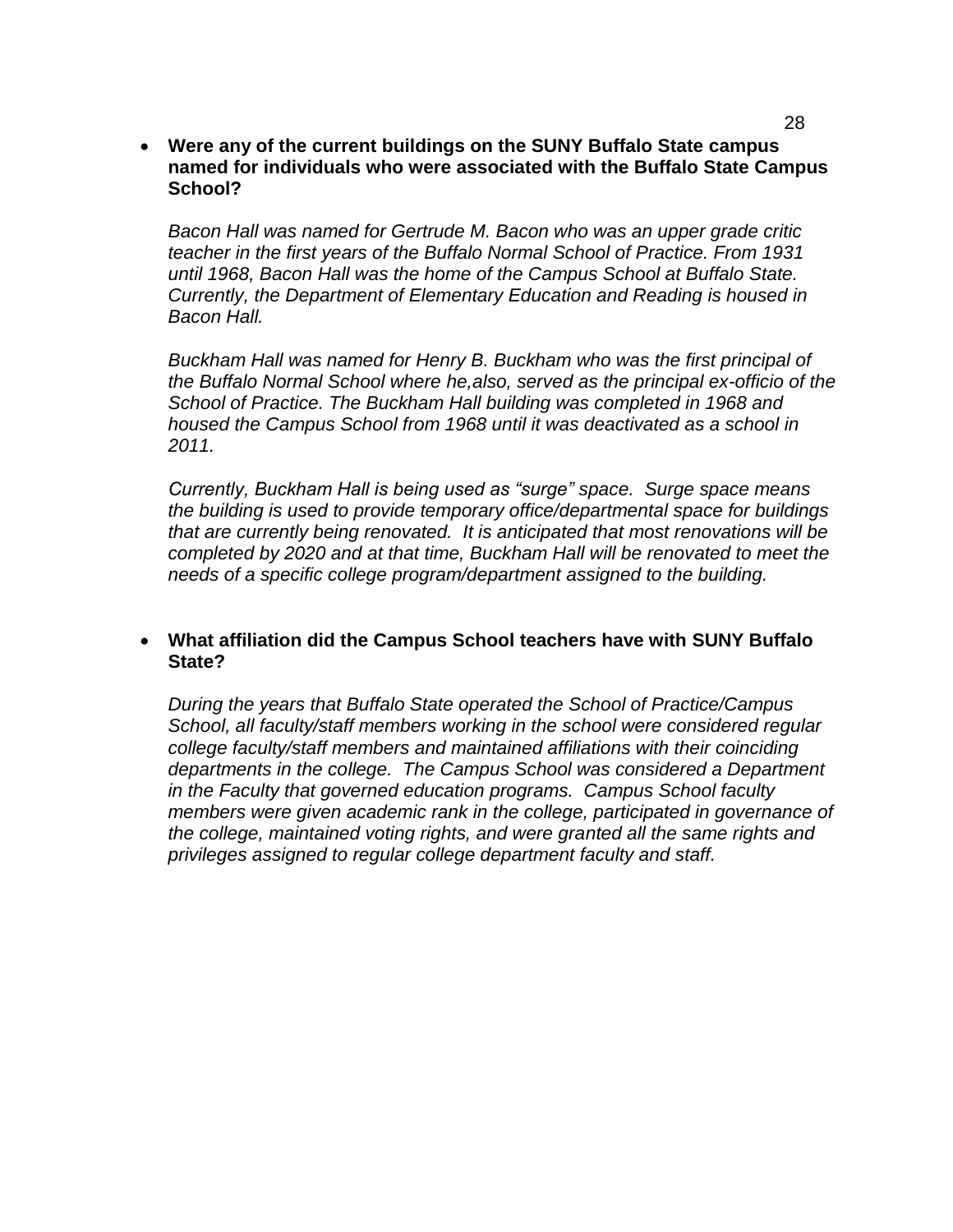#### **When the Buffalo Public School system assumed responsibility for the Campus School, were the teachers considered part of the college faculty?**

*No. The faculty/staff members at the Campus West School were Buffalo Public School teachers/staff and did not maintain affiliation with the faculty/staff at Buffalo State College. However, some Campus West faculty members were invited by a college department to teach a course during an academic semester. In some cases, that teacher was granted temporary adjunct status within the college department offering the course.* 

#### **What happened to the remaining Campus School instructors who were still affiliated with the Campus School became a Buffalo public school**

*Some of the remaining faculty/staff in the Campus School chose to leave the college for positions in other colleges and/or public or private schools. Some, however, opted to stay at Buffalo State and were granted positions in other college departments or professional staff programs. All time, benefits, and rank accrued as a Campus School faculty/staff member were transferred to the new program. All of the remaining Campus School faculty members who opted to stay with the college have, since, left the college either for other positions or they retired. No remaining Campus School faculty members remain in faculty/staff positions at Buffalo State.* 

## **Why are there five different names of the school listed on the title page?**

*Through the years, the school was renamed to better reflect the mission of the school. The name of the newly established academy in 1871 was known as the Normal High School of Buffalo, New York. The Normal School program included an elementary teacher training school which was called the School of Practice. When the Normal School became known as New York State College for Teachers, the name of the elementary school was changed to Campus School. Early in 1970, there was ensuing discussion about the viability of maintaining a pre-collegiate school on the college campus. It was decided to amend the original mission of the Campus School to reflect the ongoing research that was being done at the school. It was felt that the name should be changed to reflect the expanded mission. Consequently, the school was renamed The College Learning Laboratory. When students from the Buffalo Public School Magnet program were added to the Learning Laboratory population, the name was,*  again, changed to reflect this addition. It became known as the College Learning *Laboratory/Campus West School. When the Buffalo Public Schools assumed full control of the school, the name was, again, changed to reflect the new administrative structure and it became known, simply, as Campus West School.*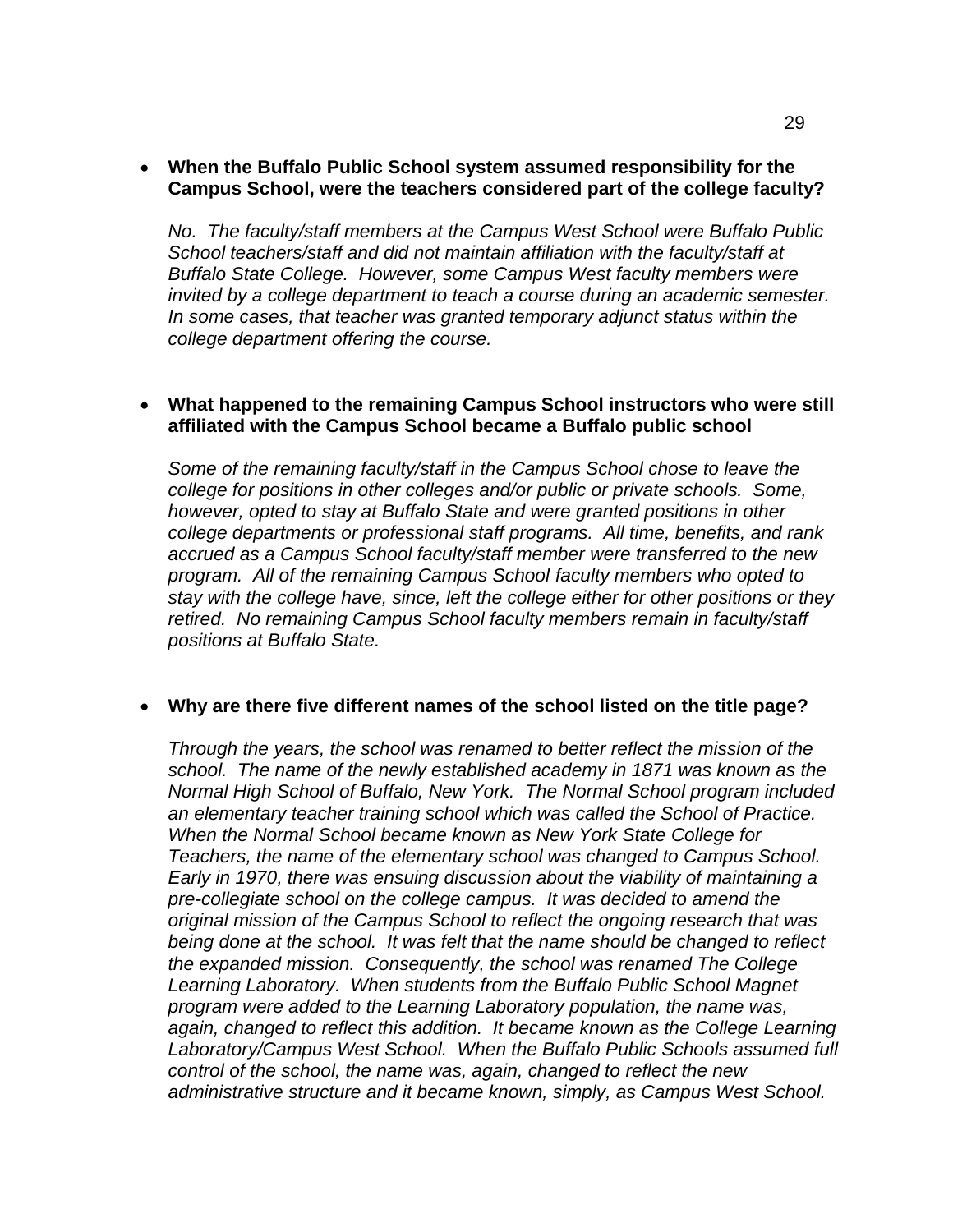#### **Why was the SUNY Buffalo State Campus School one of the last SUNY Campus Schools to close?**

*Through the years, the school maintained an excellent reputation in the Western New York Community as one of the outstanding educational programs for young children. Enrollment in the school was considered very desirable and parents felt that children were being exposed to "cutting edge" educational programming. Consequently, because the school garnered such an outstanding reputation, many of the children attending the school came from wealthy, and/or politically connected families in the Buffalo area. As questions began to arise about the viability of maintaining the school as part of the SUNY Buffalo State operating budget, the parents rallied and became quite vocal about their support for the continuation of the school and they exerted major pressure on local and state politicians regarding maintaining the school as part of Buffalo State.* 

*Also, SUNY Buffalo State has, and continues to maintain, a strong faculty/staff union affiliation (United University Professions) – perhaps one of the strongest chapters in the entire SUNY system. Because the faculty/staff members from the school were considered members of the Buffalo State faculty/staff, and, therefore, part of UUP, they enlisted the help of the union leaders regarding the maintenance of the school as part of the College.* 

*Because of the frequent, ongoing efforts to change the mission of the school to reflect current educational trends, it was felt that continuation of the school was necessary to determine if the changes would effectuate the desired results that would insure the maintenance of the school as part of the College programmatic offerings. In many instances, though the efforts were valiant, the necessary changes did not come to fruition.* 

*Consequently, it was, finally, determined that the school should no longer be part of the SUNY Buffalo State program.* 

#### **What happened to the Buffalo Public School students when the school closed?**

*Arrangements were made by the Buffalo Public School Board and administrative staff to have the students transferred to other Buffalo Public Schools that had lower enrollments and could accommodate the students.*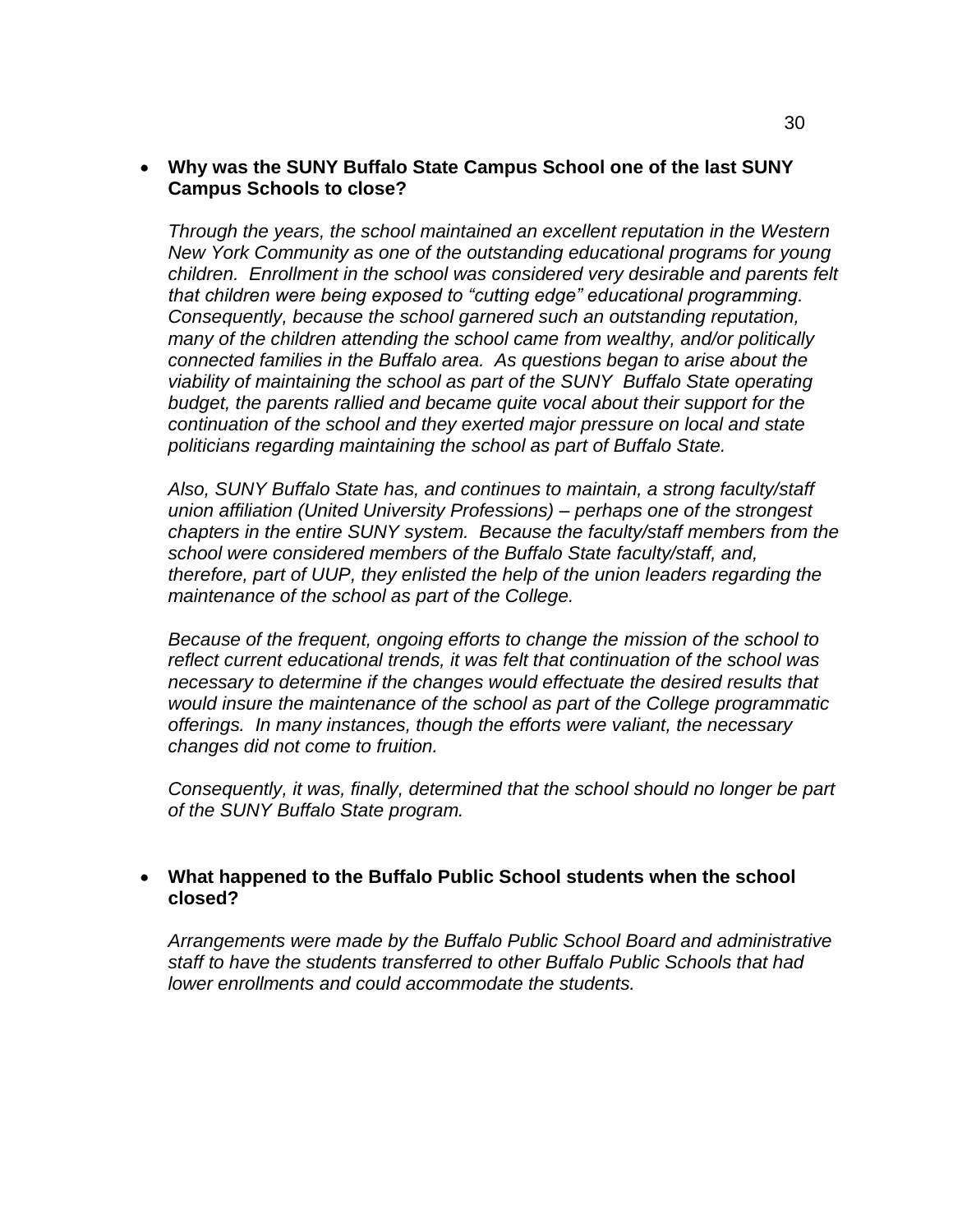#### **What happened to the Buffalo Public School faculty and staff when the school closed?**

*As was done with the students, the faculty and staff were transferred to other Buffalo Public Schools within the system. Whenever possible, attempts were made to try to keep faculty/staff/students that attended the Campus West School together.* 

#### **Were there any unique items specifically located in the SUNY Buffalo State Campus School? If so, what happened to the items**

*Yes. When the new Campus School building at SUNY Buffalo State was completed in 1969, renowned artist, Louise Nevelson, donated one of her sculptures to the college. The piece was dedicated to the college during Buffalo State's January, 1969 commencement ceremony. Nevelson's work is represented in major museums and private collections around the world. The piece that was dedicated was part of her Midnight series and was named Dawn's Image, Night. The piece was displayed in the lobby of the newly built Campus School at Buffalo State. For several years the piece was displayed in the lobby of the school. However, because of the heavy student traffic, it was felt that the piece was in danger of being damaged. Consequently, the piece was moved to the SUNY Buffalo State E.H. Butler Library and is on display in the reading room (see appendix 18).*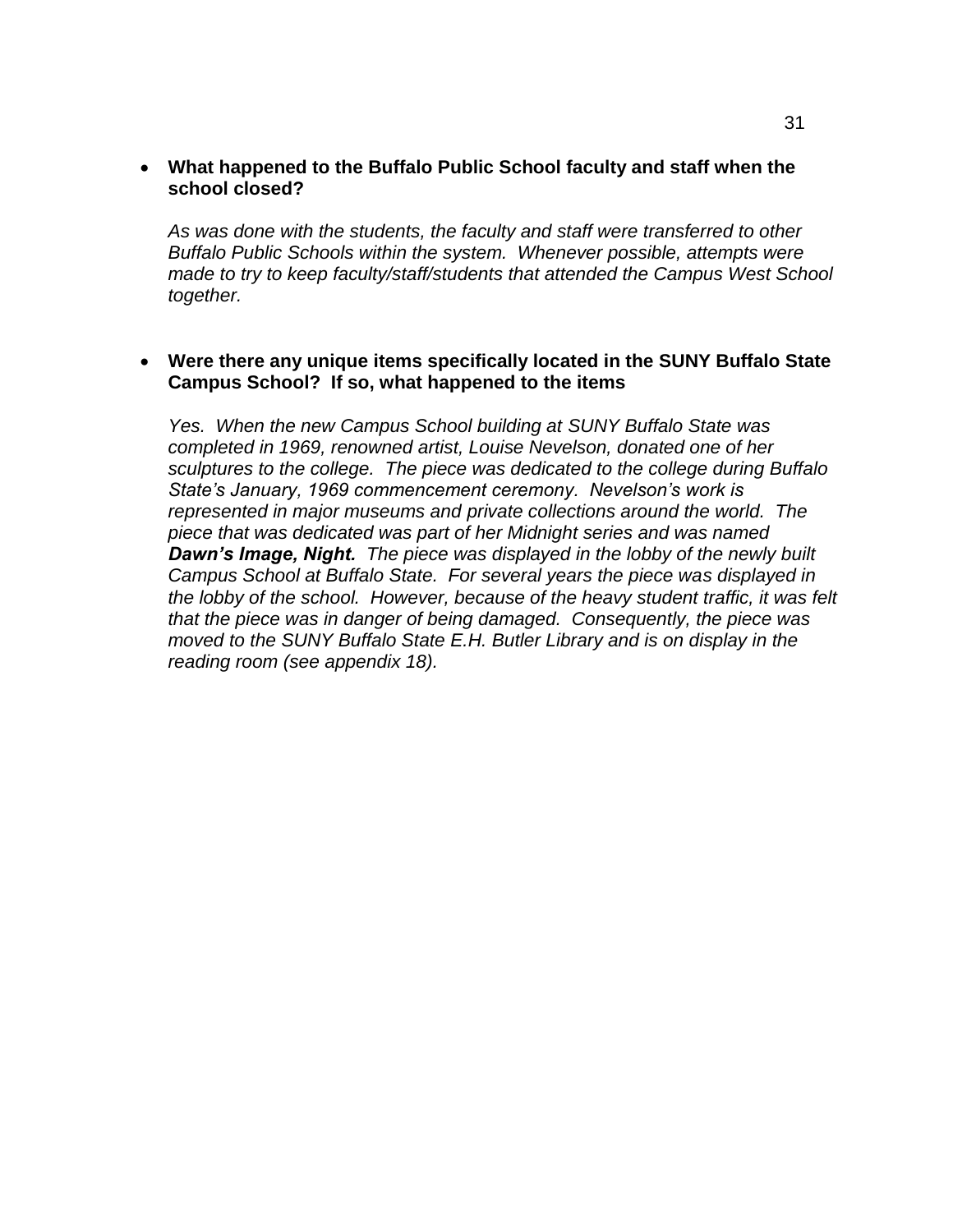# **OFFICIAL SEALS OF THE SUNY BUFFALO STATE CAMPUS SCHOOL**

The seal that accompanies this document was the seal stamp that was used to signify an official transcript of a student that attended the school. The seal was the original seal of the school and was used until the school added the high school in 1968. At that time, the larger seal was used to signify an official student transcript which was placed in the Office of the Dean of Education. This was done so that the Dean could stamp requested high school transcripts to make them official documents.

When the school added Buffalo Public School students as part of the Magnet School Program in 1977, the seals were discarded and no longer used.

When the school was flooded due to the broken water pipes on the third floor of the building in 1987, the seals were discarded along with many of the damaged school records. At that time, the author of this document was assigned the task of rescuing what could be salvaged from the water damage. The seals were found in a pile of trash that was about to be discarded. For many years, they were housed in the Office of the Dean of Applied Science and Education and when transcripts of former school students were requested, the Associate Dean of Applied Science and Education applied the official stamp to a transcript that was to be forwarded to an approved agency.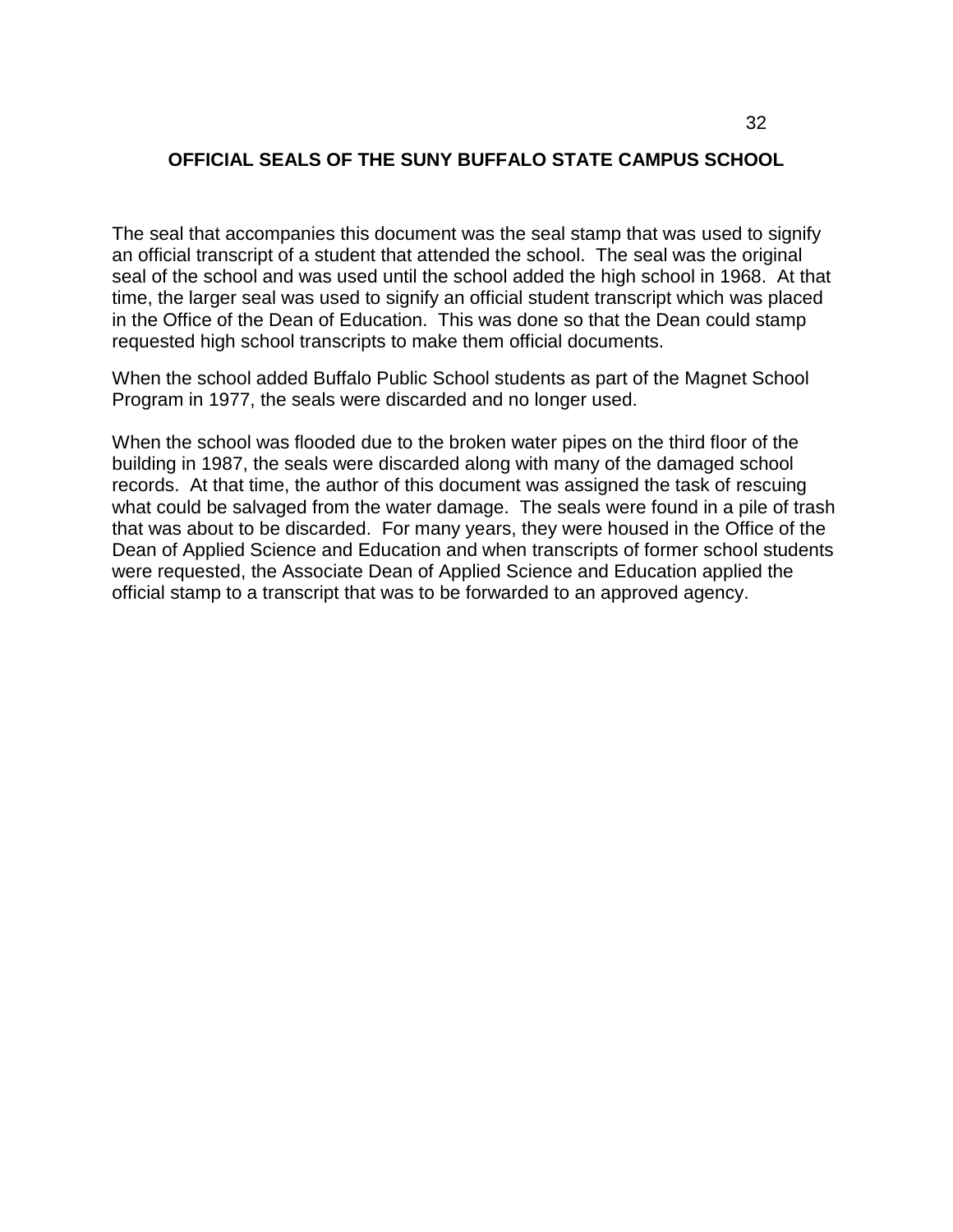#### **REFERENCES**

- Williams, E.I.F., (1942) The actual and potential Use of laboratory schools. *New York: Bureau of Publications, Teachers College, Columbia University*.
- Cubberly, E.P. (1920) The *history of education.* Boston: The Houghton Mifflin Company.
- Perrodin, A.F. (1955) The development of laboratory schools, functions of Laboratory Schools in Teacher Education. *Lock Haven, Pennsylvania: The Association for Student Teaching.*
- Rockwell, H.W., et. al. *(1946)* New York State Teachers College at Buffalo, A History, 1871 – 1946. *NY State University College at Buffalo.*
- Lamb, P.M. (1962) The laboratory school: A historical perspective. *The Journal of Educational Research, 56(2),* 107 – 109.